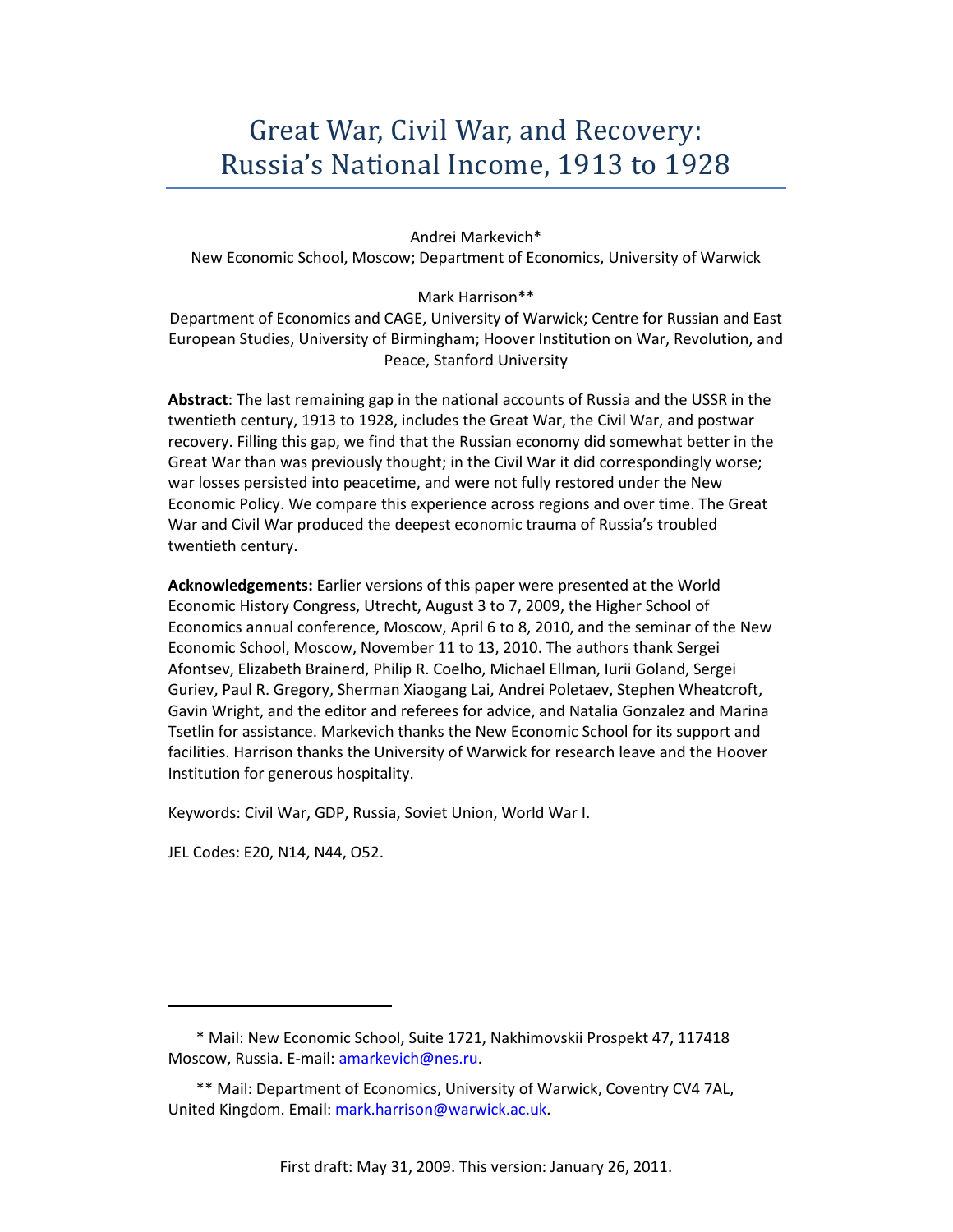# Great War, Civil War, and Recovery: Russia's National Income, 1913 to 1928

The last remaining gap in the twentieth-century national accounts of Russia and its successor state, the Soviet Union, runs from 1913 to 1928. This gap is crowded with momentous events including Russia's Great War (1914 to 1917), the Bolshevik Revolution of 1917, the Civil War (1918 to 1921), and the years of postwar recovery that turned out to be the prelude to Stalin's revolution from above.

These events raise many questions. How effectively did alternative government policies and economic systems mobilize the economy in time of war? After seven years of international and civil conflict, how great and how persistent were the damage and losses? Did the mixed economy of the 1920s provide an effective framework for sustained recovery? Did Stalin's five year plans take a fully recovered economy as their starting point, or was there still a backlog of unexploited potential? All of these questions are made more difficult to answer by the lack of continuous and consistent national income data.

In this paper we provide new estimates of the real national income of Russia and the Soviet Union for the missing years and we apply them to these questions. In addition, the missing years have significance beyond Russia. The horrors of war and civil war in Russia were not unique. By filling the gap we also aim to place Russia more precisely in the spectrum of national experiences of conflict in the nineteenth and twentieth centuries.

We are not the first to labor in this vineyard. Scholars and government agencies inside and outside Russia have provided important studies of sectoral activity and economic aggregates in particular subperiods and on varying definitions.<sup>1</sup> These are our starting points, but they also present a range of difficulties including incomplete coverage of time and space, and conceptual inconsistency with national income measures of earlier and later periods and other countries. As we discuss below, nearly all estimates of Soviet output follow, intentionally or by default, a material-product concept that excludes final services. Some estimates take into account only industry and agriculture, while others suffer from significant statistical biases.

Paul Gregory's estimates of real GDP in 1913 and 1928 on Soviet territory from nominal outlays and expenditure deflators are the most authoritative and consistent of previous studies.<sup>2</sup> He did not fill in the gap of the intervening years, but he built a glass bridge across them. As Table 1 shows, Gregory found that in 1928 real national income exceeded its 1913 level (within the same borders) by at most 6.5 percent. Because the population on that territory had increased by about 10 percent, average incomes must have declined.

### ≪Table 1 near here.≫

We go beyond Gregory by filling in all the years of this turbulent period. Our estimates are independent of his, being based on production rather than expenditure. We go beyond others by applying the framework of the UN System of National Accounts.<sup>3</sup> In this framework, GDP is

 $<sup>1</sup>$  We summarize and review previous work in this field by scholars and government agencies</sup> inside and outside Russia in the unpublished Appendix and Tables A1 to A6, available at [URL]. Poletaev, "Ekonomicheskie krizisy," has helpfully collated many of the Russian estimates.

<sup>2</sup> Gregory, *Russian National Income*, Gregory, "National Income."

<sup>3</sup> UN, *System*.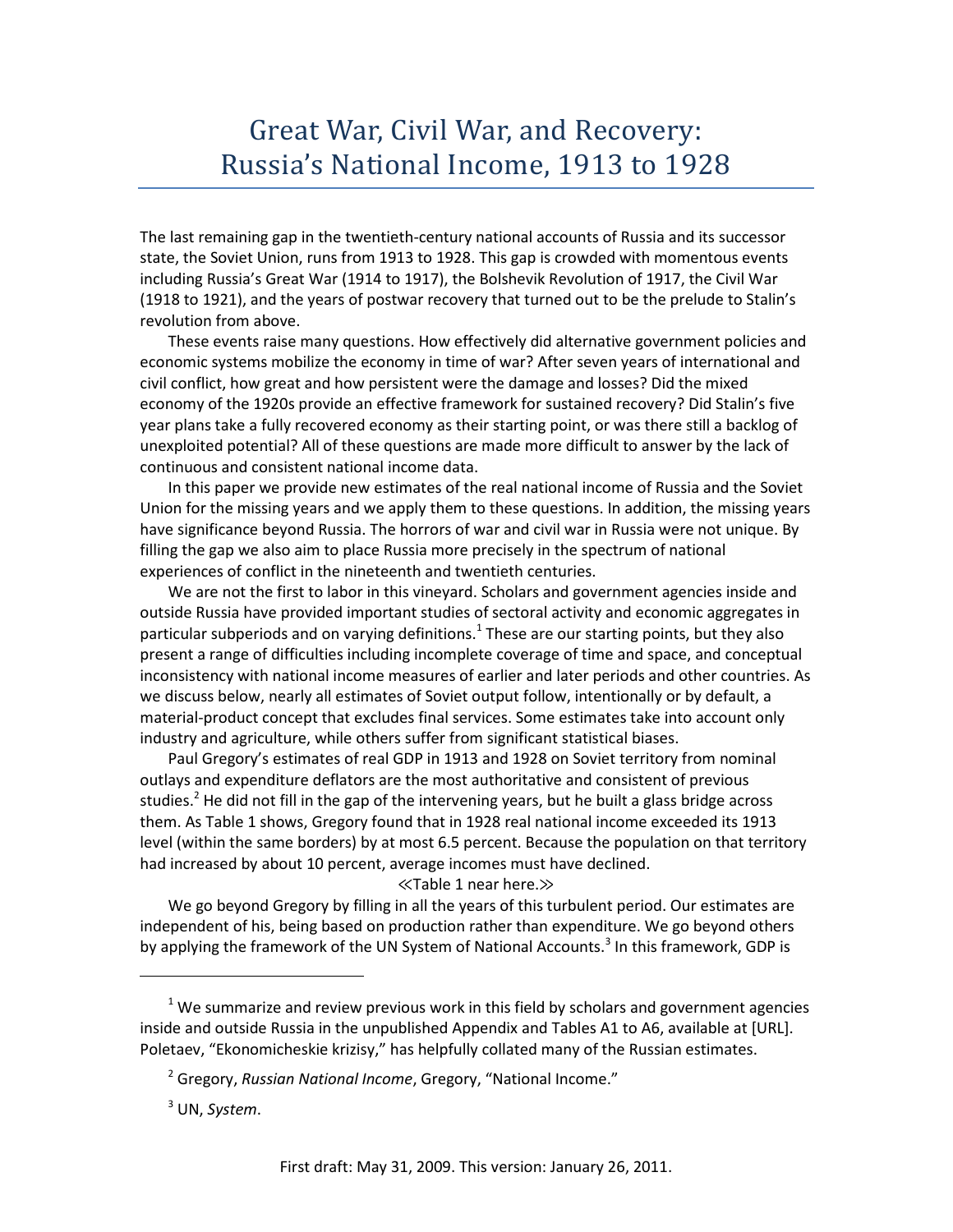supposed to cover the production of goods and services for final demand. Previous estimates of national income and surveys of aggregate trends over our period (other than Gregory's) have generally counted only material production and transport, to the neglect of services.<sup>4</sup> This is bad for measurement over the long run, because it would drop much economic growth of Europe and North America out of the picture.<sup>5</sup> But it can be equally harmful in the short run, for example in the case of a war boom, when the role of military services increases abruptly.

Robert Higgs has argued that defense should be omitted from wartime GDP, not because defense is a service, but because defense is not a final service. It is an intermediate use of resources, he suggests, or a cost of maintaining society.<sup>6</sup> In this view, only civilian goods and services contribute to social welfare. On a consumer welfare standard, a war boom is not a real boom, just a time when everyone has to run faster to stand still – if they are lucky.

This argument has some merit. We do not fully adopt it for two reasons. First, as Bergson argued, GDP as conventionally measured does at least represent an observation of society's productive possibilities, or the potential to deliver social welfare under alternative conditions – for example, the absence of war.<sup>7</sup> Second, there is virtue in conforming to a measure of national income that is internationally recognized and comparable with measures of other periods and other countries. For these reasons we follow convention to produce orthodox measures of national income. At the same time we will offer parallel measures that make explicit some of the consumption and welfare implications of warfare.

## Territory and Population

In 1917 the Russian Empire disintegrated. The Soviet Union was formed in 1922 from the Empire's rubble, without Finland, Estonia, Latvia, Lithuania, Poland, and parts of the Ukraine and Belorussia. The Central Asian territories of Khiva and Bukhara were formally incorporated in 1925. ${}^{8}$  Table 2 lists the effects of these changes on the territory and population of the Russian Empire and the Soviet Union. The net effect on territory was small; the land surface under Moscow's dominion in the 1920s was still 97 per cent of that under St Petersburg in 1913. In contrast, the effect on population was dramatic because the areas lost were densely settled: by 1922, one fifth of the official residents of the Empire of 1913 had escaped from Moscow's control.

## ≪Table 2 near here.≫

The profusion of border changes raises the question of what national entity and associated territory we should take for our 1913 baseline. We can start with the Russian Empire, excluding Poland and Finland. We can follow what happened on this territory through 1917, but no further. Hence we prefer to take the territory of the Soviet state within the frontiers of 1925 to

8 Carr, *Socialism*, pp. 288-289.

<sup>&</sup>lt;sup>4</sup> This was the case for all estimates by Russian scholars. In quantitative surveys and estimates, western scholars have considered only agriculture, industry, and transport (Nutter, "Effects"; Gatrell and Harrison, "Russian and Soviet economy"; Gatrell, "First World War"; Gatrell, "Poor Russia").

<sup>5</sup> See Broadberry, *Market Services*.

<sup>6</sup> Higgs, *Depression*, pp. 65-68.

<sup>7</sup> Bergson, *Real National Income*, pp. 26-41.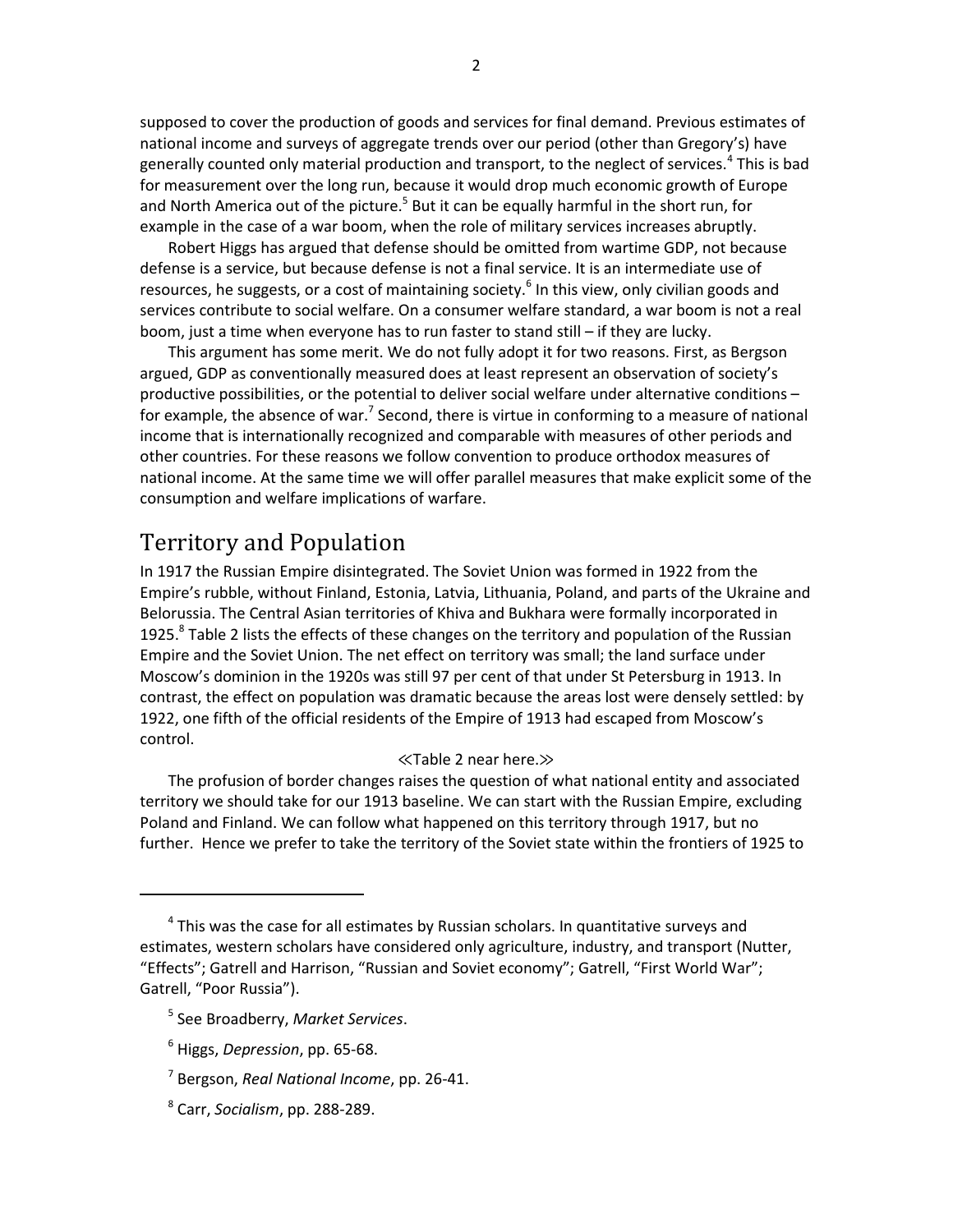1939 ("interwar borders") as our main benchmark. What happened on this territory can be tracked back to 1913, by deducting the western regions from the Empire.

As shown in Table 2, the population of the Russian empire (excluding Poland and Finland) in 1913 was officially some 159 million; based on the same official figures, the number of people living on the territory of the future Soviet state in the same year, was 138 million. These figures require correction. The only census of the imperial population was held in 1897. Over the years that followed, in the rural localities of European Russia, the authorities correctly registered births and deaths but failed to count the out-migration of peasants to cities or to Siberia. At the same time, these newcomers were counted at their new places of residence. As a result, they appeared twice in the demographic statistics. This double counting continued for two decades; thus official figures increasingly overstate the real population in each successive year. Working forward from the 1897 census on the basis of births, deaths, and net migration in each year, Roza Sifman proposed to subtract 5.38 percent from the 1914 population, and we follow her  $lead.9$ 

Table 2 shows the corrected population of the Russian Empire at the beginning of 1913 (excluding Poland and Finland) as 150 millions. Correspondingly, about 133 million people lived on the future Soviet territory in the same year. By 1928, the Soviet population had grown to 152 millions – a relatively safe figure, based on the first Soviet census of 1926. Between 1913 and 1926 three demographic catastrophes overlapped: the Great War, the Civil War, and a postwar famine. Apportioning deaths among them is a hazardous and unfinished business.<sup>10</sup> We divide the period into 1913 to 1918 and 1920 to 1928. In the first period, we start from a corrected 1914 population figure. For 1913 and 1915 to 1918 we apply annual birth and death rates together with estimates of war losses and net migration, forced and voluntary, from various sources. From the first USSR population census (1926) back to the closing stage of the Civil War (1920), we rely on a widely accepted reconstruction carried out at the end of the Soviet era. That leaves 1919, for which we average 1918 and 1920.

#### ≪Table 3 near here.≫

Table 3 presents the results of our reconstruction. Series for Soviet interwar territory and the Russian empire both show an increase in the population during the first years of the Great War. After 1915 trends diverge. On the Empire territory population then fell continuously until the data come to an end. The main factors were a jump in mortality and a smaller drop in fertility. On Soviet territory, in contrast, the population continued to grow until 1918. Indeed, the interior regions of the Empire that would later form the Soviet Union received waves of refugees from the war-torn and soon-to-be-independent western territories. Until 1917, the influx onto Soviet territory more than offset the indigenous population's decline. From the start of the Civil War, however, the Soviet population fell for several years because of high death rates associated with combat, infectious diseases, and famine. At the same time the earlier inward migration was partly reversed as some wartime refugees left Soviet territory and returned home, and some indigenous inhabitants emigrated. Only after 1923 did population growth resume at the rate of 2.5 million per year on average.

#### ≪Table 4 near here.≫

Over the turbulent decade from the first day of 1914 to the last of 1923, the population on Soviet territory grew by a small amount. We account for the components of this increase in

<sup>&</sup>lt;sup>9</sup> Sifman, "Dinamika."

<sup>10</sup> For a review, see Vyshnevskii, *Demograficheskaia modernizatsiia.*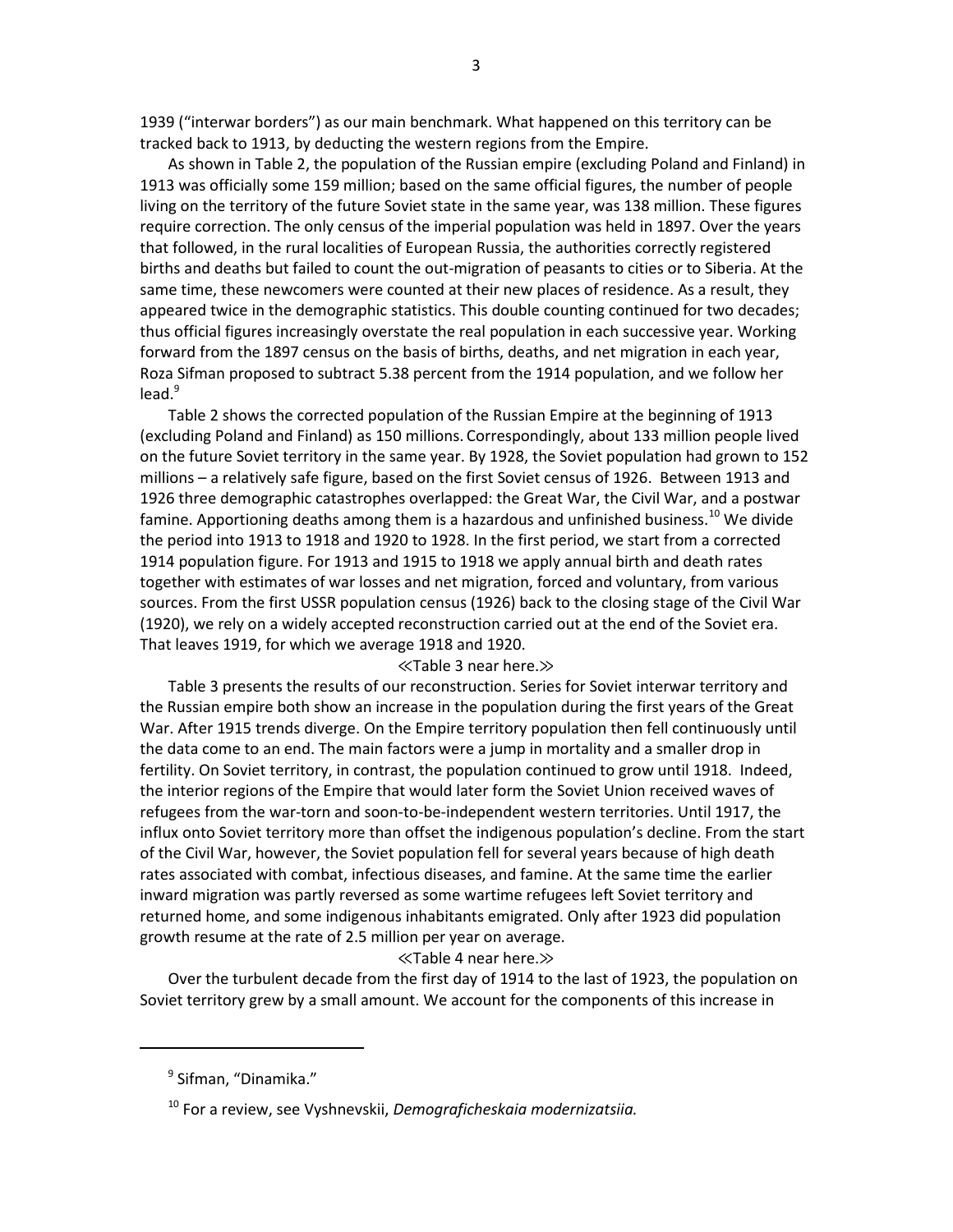Table 4.<sup>11</sup> The most vivid number in this table is the 13 million "excess" deaths attributed to civil and military conflict. Excess deaths are not the exact number that were killed or died prematurely as a direct result of the Great War and Civil War, for this number is not knowable. Rather, it is the least number that must have been killed or died prematurely because of warfare, given the peacetime probability that some would have died anyway. Our figure falls midway between the 12 million proposed in 1948 by A. Ia. Boiarskii and the 13.8 million found more recently by Sergei Maksudov.<sup>12</sup>

Notably, only one in eight of these premature deaths took place on the battlefields of the Great War. The rest arose from famine, disease, and military actions of the Civil War period. Despite excess mortality on this terrifying scale, the total population increased. The main factor was high fertility, but the collapse of the Empire also contributed in the form of net immigration.

## Real National Income

Scholars have had to take care with volume indices since Alexander Gerschenkron identified the gap that arises between alternative measures when price and quantity changes are negatively correlated.<sup>13</sup> We calculate the real national income of Russia and the Soviet Union in 1913 rubles. In 1913 Russia had a relatively free and open market economy; it participated extensively in world trade, with market prices responding to supply and demand. Thus, valuing 1928 national income at 1913 prices is meaningful. By contrast, 1913 national income valued at the prices of 1928 is not. By 1928, the Soviet economy had been cut off from the world by a state monopoly of foreign trade. Domestic prices were intentionally distorted by controls and subsidies.  $^{14}$  This is why we do not revalue national income in the prices of 1928.

≪Table 5 near here.≫

In Table 5, we estimate the real national income of the Russian Empire and the Soviet Union by sector of origin. We start from net value added in 1913 by branch on the territories of the Russian Empire (excluding Finland) and the USSR within interwar borders.<sup>15</sup> We use these to weight annual series of production by branch, rolling national income of the two territories forward in parallel, year on year to 1917.<sup>16</sup> In each year of the overlap, the transition from

- <sup>12</sup> Boiarskii, "K voprosu"; Maksudov, *Poteri naseleniia.*
- <sup>13</sup> Gerschenkron, *Dollar Index.*

<sup>14</sup> Harrison, "Peasantry," pp. 113, 288; Allen, *Farm to Factory*, p. 83.

 $15$  In 1913 there was a bumper harvest of food grains. Some have thus proposed that the prewar benchmark should combine the non-agricultural production of 1913 with farm output averaged over 1909 to 1913 (Wheatcroft, Davies, and Cooper, "Soviet Industrialization"; Davies, "Introduction"; Harrison, "National Income" p. 333, footnote 10). But in fact, total output in 1913 is predicted by the log-linear trend of average real incomes from 1885 to 1912 within 0.5 percent. For full details, see the note to Appendix Table A-39.

 $16$  Underlying national income shares are taken from Appendix Table A10. There is a discrepancy of territorial coverage for the Russian Empire up to 1917. Annual time series of wartime production of the Russian Empire by sector of origin are based on the Empire territory, excluding Finland and Poland. We weight them by national income shares based on the territory excluding Finland only. Ideally we would deduct the contributions of the Polish provinces of the

 $11$  For full details, see the Appendix and Table A9.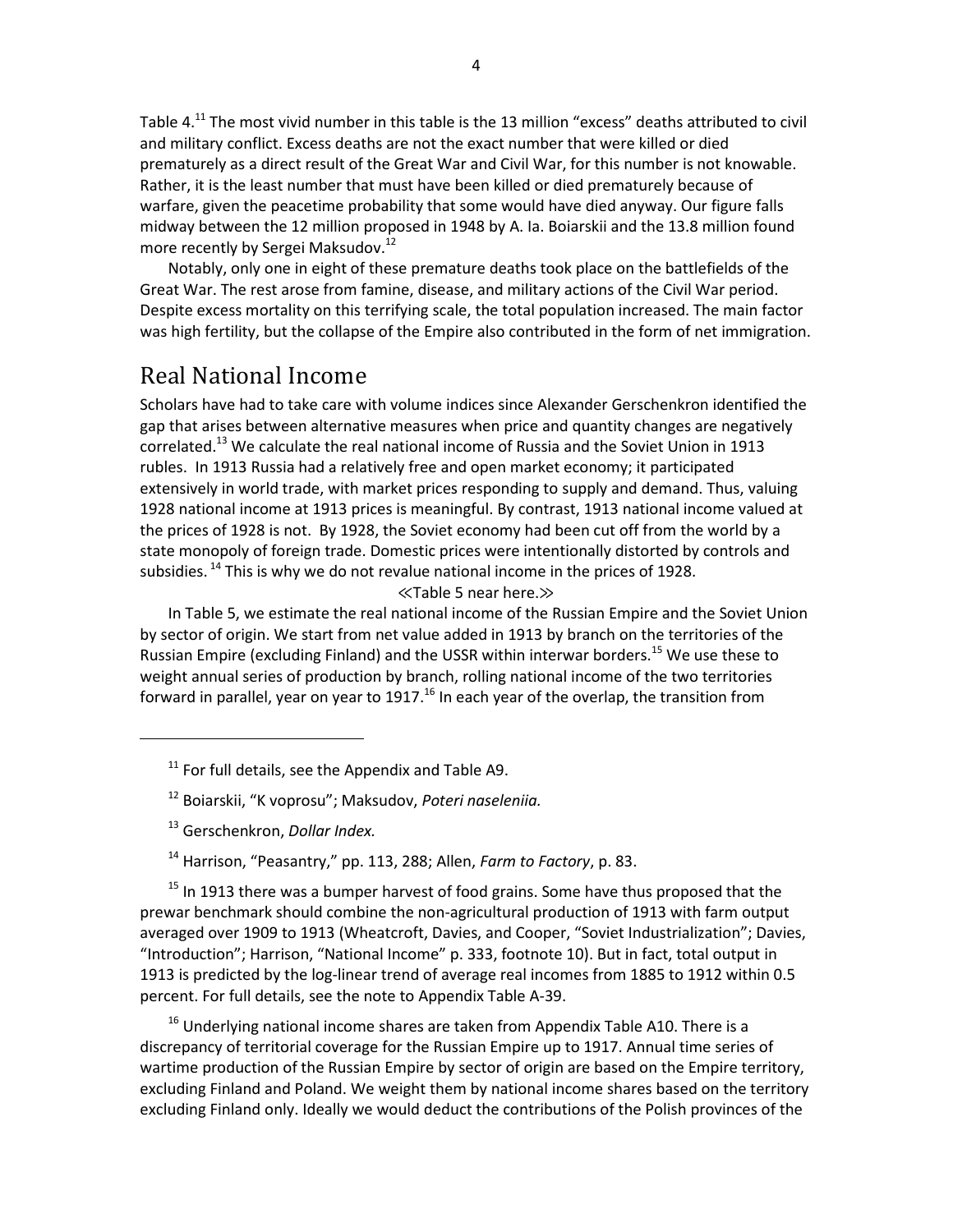Russian to Soviet territory is found by subtracting activity on the lost territories (agriculture and transport); or by interpolating the trend in one territory on the trend in the other (industry, construction, and other civilian sectors); or by assuming a common trend and scaling from one territory to the other on the basis of relative populations (military services).

Underlying these calculations is a large body of production data that were collected contemporaneously and published then or soon after, including nine agricultural products, sixty industrial products, and a variety of measures of activity in other sectors.<sup>17</sup> The quality of the data is U-shaped over time; all years of the Civil War are poorly documented, but 1918 (the first year of the new order) is the worst. Large-scale industry and rail and river transport were observed more fully than agriculture and small industry; we have no usable data on civilian services and road transport. Data on agriculture and small industry suffer from a range of known biases and omissions. Livestock and field crops are known to have been undercounted under the old regime by varying amounts. In the 1920s, the downward bias in crop measurement became a political issue; scholars and specialists risked their liberties and lives when they took the wrong side.  $^{18}$  In our Appendix we give further detail and explain the corrections that we apply.

### ≪Figure 1 near here.≫

Table 5 shows that, within given borders, Russia's national income fell below 1913 by nearly one fifth in 1917, and more than three fifths by 1921. Based on Table 5, Figure 1 compares our aggregate figures for national income with previous estimates for comparable years, setting both Russia and USSR to 100 percent in the base year (1913 or thereabouts). Compared with Gatrell's, our view of the Great War is more positive; the main reason for this is that our national income includes the contribution of military services. Our view of 1923 falls far below Gukhman's, based on his attempt to deflate nominal output to constant prices at a time of hyperinflation. Most notably, our observation of 1928, with national income above 1913 by just under 10 percent, closely matches that of Gregory. Our national income concept is the same, while our sources and methods are entirely independent. Thus, our study and Gregory's crossvalidate each other.

#### ≪Figure 2 near here.≫

Some previous estimates have provided relatively complete series for industry and agriculture combined, and Figure 2 compares these with our estimates for industry and agriculture alone. From 1916 onwards, our series track the lower edge of the envelope; this shows that we are relatively pessimistic about the main production sectors in the Civil War. The

Russian empire from these shares. The Polish provinces, with other western provinces of the future independent states, formed the economically most developed region of the Russian Empire, but the exact sectoral composition of Poland's national income in 1913 is unknown. Correction for this would leave our estimates effectively unchanged. As a cross-check, we applied Soviet-territory production branch weights estimated for 1913 to the Russian Empire production series. Annual pairs differed by not more than 0.15% in any year.

 $17$  Appendix Tables A11 to A20 provide branch-level data and describe sources and methods, while Tables A21 to A36 report commodity-level data for agriculture and industry.

 $18$  On understatement of the prewar grain harvest and the complex factors behind it see Wheatcroft, "Agriculture," and Wheatcroft and Davies, "Agriculture." Gukhman, *Produktsiia* (1e), cited by Wheatcroft and Davies, "Agriculture," p. 288, identified the prewar underrecording of potatoes, and Vainshtein, *Narodnoe bogatstvo*, did the same for livestock herds.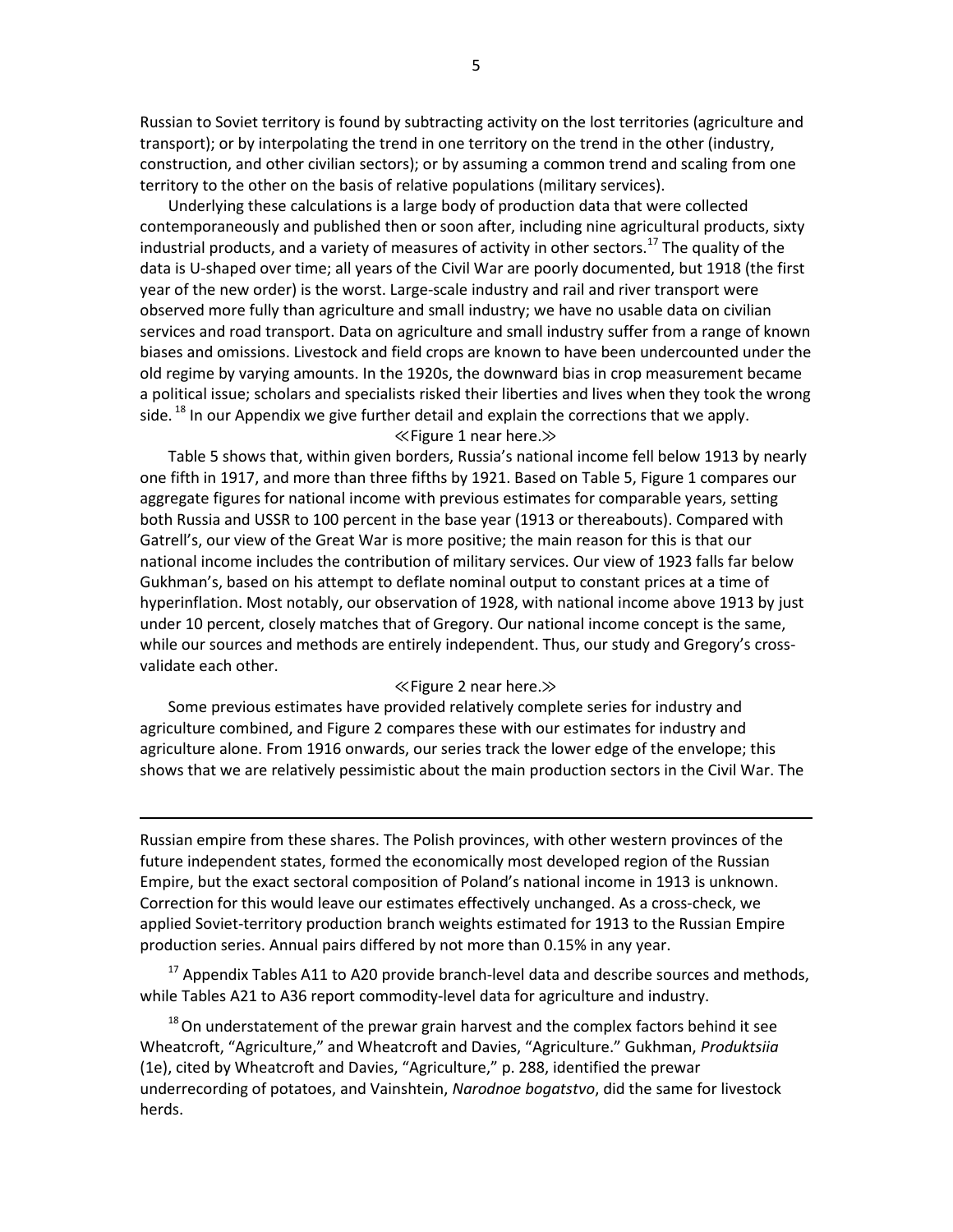reason is to be found not in different original sources, but in the correction factors that we apply to the low-quality wartime data – particularly to grains.

### ≪Table 6 near here.≫

Table 6 compares output with population to find income per-capita. While aggregate real output was almost 10 percent greater in 1928 than in 1913, average incomes did not fully recover. The reason is that the population increased by about 14 percent within the same boundaries. As a result, Soviet national income per head in 1928 fell short of the prewar benchmark by around 3 percent.

### ≪Figure 3 near here.≫

Figure 3 contrasts the trend of national income ("goods and services") per head with two other measures of the average level of existence of Russian and Soviet citizens. "Goods and nonmilitary services" aims to capture the availability of resources for civilian use. In the spirit of Robert Higgs, it should exclude defense from national income as an intermediate rather than final use of resources. We can subtract the labor services provided to defense; ideally we would also take away the value of capital services and material consumption in the defense budget, but there are no measures on which we could base such a series. So the data we have give only an upper bound on the desired measure of civilian welfare. As the figure makes clear, resources for civilian use fell more rapidly than total output during the Great War, and again during the Civil War. The real burden of the Imperial Army reached around 9 percent of national income at its peak in 1916 and 1917. Although the Red Army never achieved the absolute numbers of the Imperial Army, overall resources were so shrunken that the proportional burden it represented rose to more than 10 percent in 1920.

Finally, "Goods from agriculture" aims to capture the trend in food availability per head. Throughout the period, there was less real volatility in agriculture than other sectors. The figure shows that agriculture did not benefit from early mobilization for the Great War, and subsequently did not collapse to the extent of industry and transport. The figure does not reflect the elimination of the prewar export of grains (about one tenth of the 1913 harvest), which then became available for home consumption. Despite these considerations, a 50-percent-plus reduction in food availability per head had disastrous consequences. The decline in availability was highly uneven. There was urban, then regional famine. The February 1917 Revolution, which ended the monarchy, was sparked by urban food shortages. In October 1917 the Bolsheviks inherited a public and private distribution system in collapse.<sup>19</sup> Despite falling harvests, procurement brigades stripped the grain producing regions of food.<sup>20</sup> Those who stayed in the towns were forced into a "crisis mode of consumption."<sup>21</sup> In Petrograd in the spring of 1919 an average worker's daily calorie intake was below 1,600, less than half the level of four years later.<sup>22</sup> By the end of the war, money wages were apparently 4 percent of their prewar level in real terms, with workers surviving on public and private inventories and barter.<sup>23</sup>

Although average incomes were not fully restored in 1927/28, the composition of national income by sector of origin was almost the same as it had been 1913. This is found by comparing

<sup>19</sup> Carr, *Bolshevik Revolution*.

<sup>20</sup> Malle, *Economic Organization*; Figes, *Peasant Russia*.

<sup>21</sup> Hessler, *Social History*, pp. 38-48.

<sup>&</sup>lt;sup>22</sup> Wheatcroft, "Soviet statistics," p. 529.

<sup>23</sup> Il'iukhov, *Kak platili bol'sheviki*, p. 24.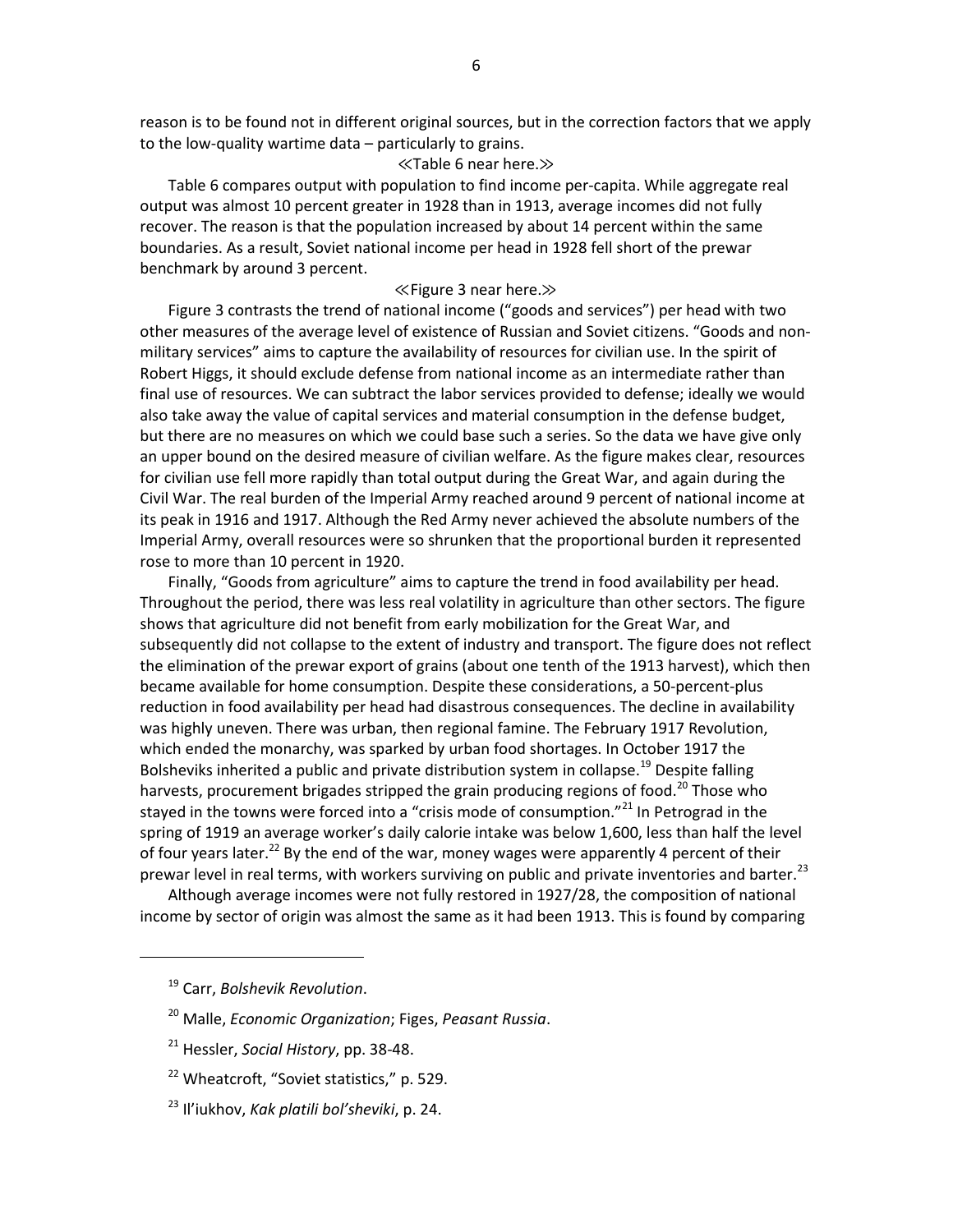the first and last rows of Table 5. One small but significant difference was the halved share of military activities. This peace dividend for the civilian economy and consumption caused military and political leaders intense anxiety given Soviet Russia's state of military encirclement, real and imagined, in the late 1920s.<sup>24</sup> This concern became an important stimulus to Stalin's Great Leap Forward.

The year-on-year pattern of change in real national income per head is revealing in various ways. As Figure 1 suggests, our results give Russia fuller credit for the military mobilization of 1914 through 1916 than previous estimates, and revise the pessimistic view of Russia's Great War that is well established in the literature.<sup>25</sup> The economy held up through 1915, which was blessed by a good grain harvest. By 1916 it was in decline, but was still less than 10 percent below the peacetime benchmark of 1913. We will show that this was not out of line with the wartime performance of much richer European economies.

#### ≪Figure 4 near here.≫

By the same token, the economic decline through the Revolution and Civil War appears sharper than in previous accounts. Comparing 1917 with 1913, output per head fell by one fifth in four years. Over the two years that followed, from 1917 to 1919, output per head halved. Figure 4 charts the year-on-year decline on Soviet territory. Notably, output fell most precipitously *before* 1919 when the Red and White armies clashed most fiercely. The decline was concentrated in the sectors subject to nationalization; half of the decline in large scale industry over the entire period took place in 1918 alone. This suggests strongly that the confrontational policies of "war communism," with widespread state confiscation of property and rule by decree, caused greater disruption than the fighting. Moreover, as the fighting died away, the economy stabilized at around 40 percent of prewar output but did not at first recover. By 1920, with a command economy in place, the Bolsheviks were able to return large-scale state industry to a path of modest growth. But agriculture continued to struggle, because the policy of surplus confiscation under war communism gave peasants no reason to produce food above subsistence.<sup>26</sup> A deadly game ensued between the farmers and the authorities over the true level of food reserves in the countryside. This game ended in the catastrophic famine of 1921.

A notable feature of our results is that the famine of 1921 did not come out of the blue; it followed a run of disastrous harvests. Cormac Ó Gráda has shown that famine is much more likely after two consecutive harvest failures, when the countryside has exhausted its reserves.<sup>27</sup> As Table 5 and Figure 3 reveal, 1921 was the third and worst year in a series of catastrophic grain harvests. The factors underlying poor harvests have not been disentangled but combined wartime disruptions with confiscatory disincentives to plant and adverse weather conditions that lowered yields.<sup>28</sup> Consistently with this, new research on the famine suggests that it actually began in the summer of 1920, and in some regions as early as 1919. $^{29}$ 

- <sup>26</sup> Lih, *Bread*; Litoshenko, *Sotsializatsiia.*
- $27$  Ó Gráda, "Making Famine," pp. 7-9.

<sup>&</sup>lt;sup>24</sup> Simonov, "Strengthen the Defence"; Sokolov, "Before Stalinism."

<sup>25</sup> Sidorov, *Ekonomicheskoe polozhenie*; Gatrell, "Poor Russia."

 $28$  Wheatcroft, "Agriculture," specifically addresses the role of year-on-year weather fluctuations in the main agricultural surplus regions at this time.

<sup>29</sup> Adamets, *Guerre civile*.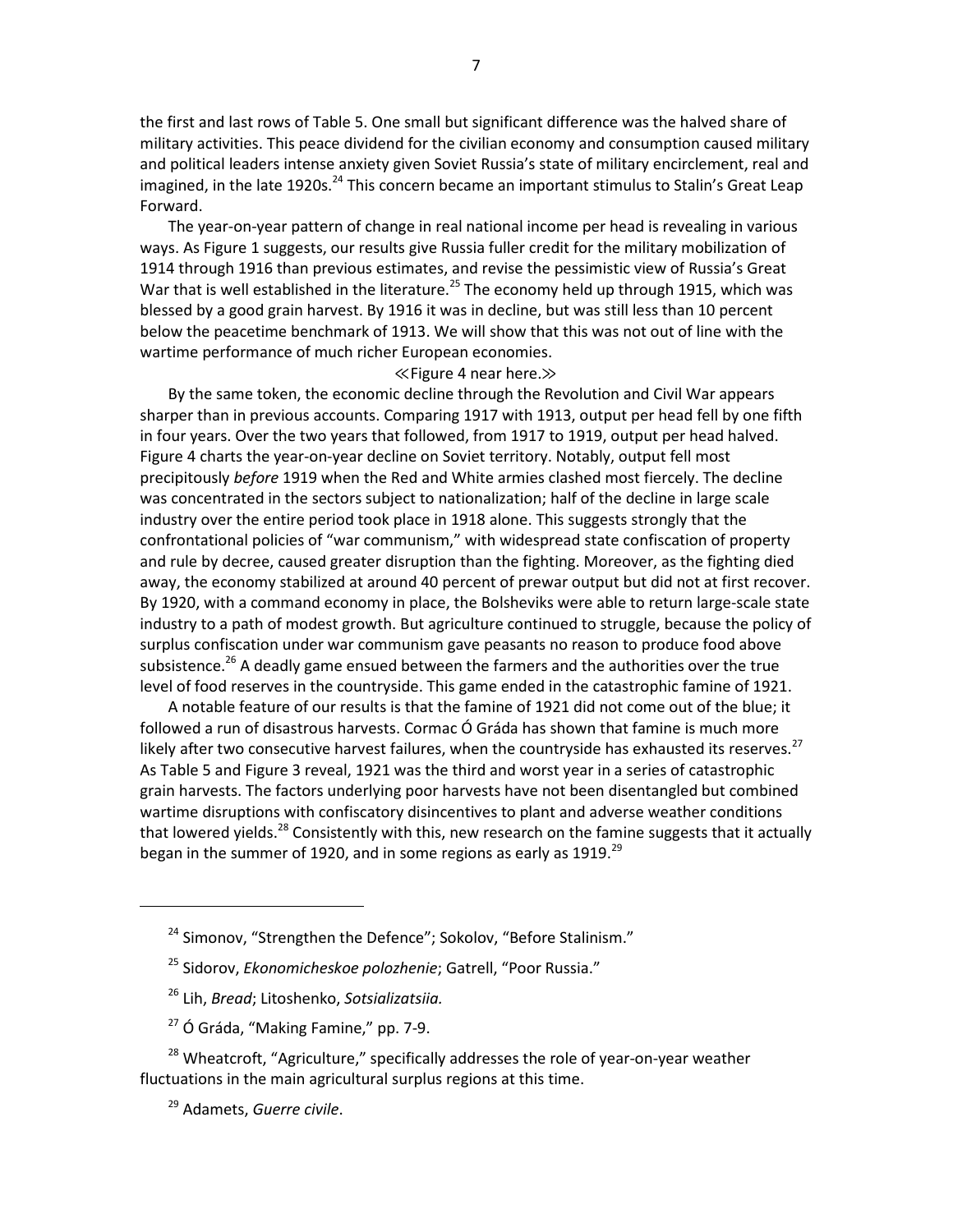Postwar recovery began only in 1922, following the revolutionary government's decision to restore market relations and the private sector in small industry and urban-rural trade. The "New Economic Policy" (NEP) was announced in March 1921 under crisis conditions of accelerating hyperinflation and famine; recovery was marked only in the following year. The main mechanism of recovery was the exploitation of spare capacity, which continued until 1929/30.<sup>30</sup> Figure 4 charts the year-on-year growth of Soviet GDP per head up to 1927/28. Strong at first, the recovery soon slowed to a single-digit pace. In April 1929 when the Bolsheviks officially endorsed the "optimal" variant of the first Five-Year Plan, average incomes were still below the prewar level. In fact, Soviet GDP per head did not significantly exceed this benchmark until 1934.

The prewar benchmark is an intuitive focal point for comparison, but is it the right one? Inspired by Ferenc Jánossy, the comparative literature on trend growth, war, and postwar catchup suggests that productive potential does not stand still when war breaks out.<sup>31</sup> From this point of view, the prewar benchmark is an excessively low bar. By 1928, fifteen years had passed since the outbreak of the Great War. If in the intervening period Russia's potential GDP per head had risen along its modest pre-1913 log-linear trend of 1.74 percent per year, then at the end of the 1920s the actual still fell short of the potential by about one quarter.

While the period under scrutiny is short, our figures do not support the view that NEP provided effective institutions and policies for long term Soviet economic development. Once widely held, this view has been updated recently. Specifically, Robert C. Allen has argued that the best development strategy for the Soviet economy in the 1930s would have been industrialization with a soft budget constraint on industrial producers and without collectivizing agriculture, in other words, under the New Economic Policy as it was implemented in the mid-1920s.<sup>32</sup> This assessment is hard for us to swallow. The evidence is in our figures: from 1925 onwards, while the investment mobilization intensified, agriculture and small industry stagnated. This is the main factor that stalled the recovery, with average incomes still short of the prewar level.

Specifically, a soft budget constraint lets managers override profit-maximizing limits on output. Using a simulation model, Allen finds that softening the budget constraint on Soviet large-scale industry led to a static output gain. But higher static output was not the only consequence of the soft budget constraint. Another was the spreading shortages in the urbanrural market. Allen accepts that these deterred the peasant farmers from participation in the urban-rural market and contributed to the demise of NEP.<sup>33</sup> In fact, the soft budget constraint in industry and the market relationship with the peasantry were compatible only for a brief period. As shortages became widespread, the Bolsheviks faced a choice: use the price mechanism to

<sup>30</sup> Davies, "Industry," p. 345, footnote 15.

<sup>31</sup> Jánossy, *End*; Gordon and Walton, "Theory"; Crafts and Mills, "Europe's Golden Age"; Crafts and Toniolo, "Postwar Growth"; Harrison, "Trends."

<sup>32</sup> Allen, *Farm to Factory*, especially pp. 85-86 and 167-171. Such views have a long pedigree. A rethinking of the Soviet "model" of economic development in the 1960s and 1970s did much to propagate favourable reevaluation of the New Economic Policy; for a survey see Harrison, "Why Did NEP?"

<sup>33</sup> Allen, *Farm to Factory*, especially pp. 85-86. See also Harrison, "Why Did NEP?" and "Peasantry"; Johnson and Temin, "Macroeconomics." For related reservations see also Davies, Review.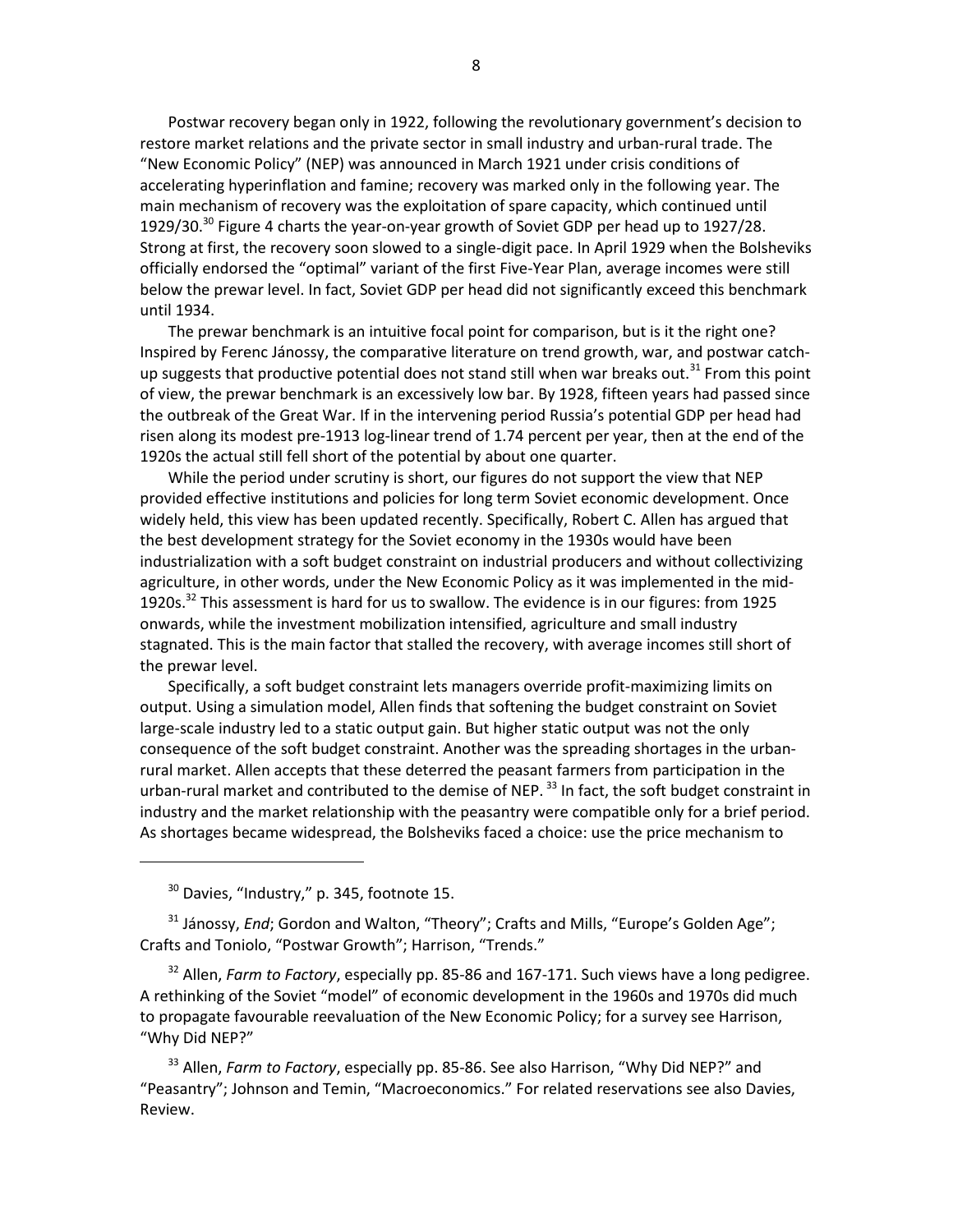resolve them, or use force.<sup>34</sup> The NEP came to an end when Stalin tipped the balance in favour of a violent outcome.

## Russia in Comparison

In this section we compare Russia's economic experience of world war, civil war, and recovery with that of other countries. Previous research has suggested that national success in wartime mobilization varied inversely with the prewar level of economic development, controlling for contingent factors such as distance from the war and the time to mobilize.<sup>35</sup> But this relationship is found on the basis of a limited sample, largely by contrasting the richer maritime powers with poorer continental economies. It is also sensitive to the revision of individual data points such as Russia's. According to previous estimates, Russia's economic performance in the Great War up to 1917 was far below that of most other continental countries that entered the war. On our figures, Russia's shortfall disappears.

#### ≪Figure 5 near here.≫

Figure 5 plots changes in real GDP of ten Eurasian countries from 1913 to 1917 against their prewar level of economic development, represented by GDP per head in 1913, and incorporating revised data for Russia. In addition to Russia itself, we observe eight other continental powers (Belgium, Germany, France, Austria, Finland, Hungary, Greece, and Turkey), and one offshore power (the United Kingdom). There is a positive slope to the relationship, but this slope relies on two observations, the richest country (the United Kingdom, the only offshore power) and the third poorest (Greece). If we exclude these two, the relationship is flat. The average GDP decline for the continental powers was 23%, while Russia's GDP was distinctly above the average, falling by only  $18\%$ .  $36$ 

Underlying this was a continental Eurasian pattern of wartime economic decline. The pattern reflected a common story, based on the burden of subsistence agriculture.<sup>37</sup> Across the continent from Russia through Germany, Austria, Hungary, and the Balkans to the Ottoman Empire, military mobilization deprived peasant farmers of men and horses, which initiated a production decline. But the supply effect was secondary compared with the market disruption caused by the mobilization of domestic industry; this squeezed the availability of all those things for which peasants were willing to trade their food surpluses. Peasants withdrew from the market, cutting flows of food from country to town to a trickle. Interventions to ration food at low prices to urban consumers generally increased the market disequilibrium that already existed.

In 1917, Russia descended into revolution, then civil war. This vastly magnified the economic disintegration. In principle the causes and consequences of civil war in Russia may be compared with those elsewhere. Quantitative studies using cross-country data have been limited to the period after 1945. They seem intrinsically unlikely to throw much light on the causes of civil war in Russia in 1917. Russia shows three markers that have had predictive value for the onset of

 $34$  Harrison, "Prices," reviews new evidence on the Bolshevik leaders' thinking as they approached this choice.

<sup>&</sup>lt;sup>35</sup> Broadberry and Harrison, "Economics"; Eloranta and Harrison, "War."

 $36$  Based on Gatrell, "Poor Russia," in contrast, Broadberry and Harrison, "Economics," give a 32 percent decline for Russia's GDP in 1917 relative to 1913,

<sup>&</sup>lt;sup>37</sup> Broadberry and Harrison, "Economics."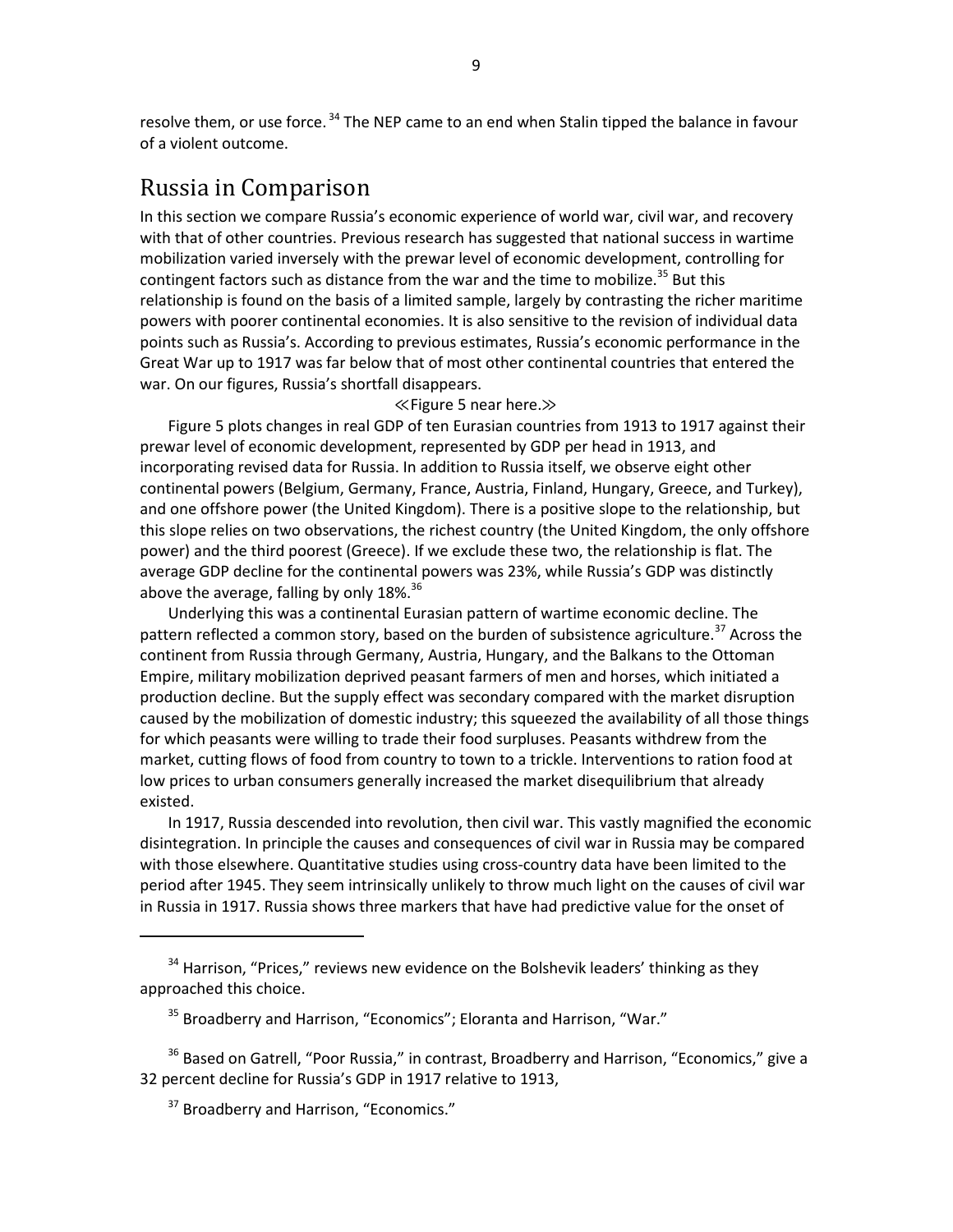civil war: a scattered population, a weakened central government, and several years of declining output.<sup>38</sup> But these do not seem to be sufficient causes; as Alec Nove remarked, "Other powers too suffered from defeats and from food shortages."<sup>39</sup> We have seen that the economic decline up to 1917 was not more severe in Russia than elsewhere. In short, we will probably not be able to explain why Russia was the first to descend into revolution and civil war without reference to historical factors that were unique to that country and period.

The consequences of Russia's civil war were very severe in international comparison. In Russia, output fell by more than one half; this is much more than the average effects found for civil wars since 1945.<sup>40</sup> We look to earlier periods to find devastation on a similar scale. On the losing Confederate side of the American Civil War of 1861 to 1865, production fell by half and real wages collapsed to 11 percent of their prewar level.<sup>41</sup> What happened in the Russian Civil War was similar or worse. A clear difference is that it happened to the winners, not the losers.

The economic outcomes of the Russian Civil War also appear to have been more severe than those of civil war in Spain from 1936 to 1939. There, GDP fell by more than one quarter and consumption by more than one third between 1935 and 1938.<sup>42</sup> In addition there was excess mortality of more than half a million up to 1942, or around 2 per cent of Spain's prewar population.<sup>43</sup>

No production figures are available for China during its Civil War, fought intermittently from 1927 to 1949. As in the Russian case it is impossible to disentangle the premature deaths in the Civil War from those of the World War, but the total up to 1945 exceeded 35 million.<sup>44</sup> In proportion to China's prewar population, around 500 million in the early 1930s, Russia's losses were similar or worse.

### ≪Figure 6 near here.≫

Finally, we turn to recovery. Russia's recovery from its Great War and Civil War is placed in Eurasian context in Figure 6. This figure shows two principal moments in the pattern of postwar performance. One group of countries is ranged along a downward sloping convergence frontier from Greece on the left to the UK on the right. To the left, a second group of countries from Yugoslavia to Romania, all relatively poor at the outset, and more or less badly performing over the period, falls below the frontier.<sup>45</sup> The Soviet economy is found in the midst of the second group. This confirms our pessimistic evaluation of Soviet economic performance under NEP.

<sup>38</sup> Blattmann and Miguel, "Civil War," pp. 22-24.

- <sup>42</sup> Martín Aceña, "La economía."
- <sup>43</sup> Antonio and Silvestre, "Las consecuencias."
- <sup>44</sup> Tao, "Zhongri zhanzheng," p. 13.

 $45$  This argument can be formalized. We regress the annual average growth rate of GDP per head, 1913 to 1928, on the logarithm of GDP per head in 1913, a World War I dummy and a Soviet Union dummy, for all 43 countries for which data are available in the Maddison dataset at http://www.ggdc.net/maddison/. We get:

*Rate191328* = 0.07\*\* − 0.007\*\*Ln(*GDP/head1913*) − 0.009*WW1* − 0.015\*\*\**SU*;

<sup>39</sup> Nove, *Economic History*, p. 30.

<sup>&</sup>lt;sup>40</sup> Blattmann and Miguel, "Civil War," pp. 37-39.

<sup>&</sup>lt;sup>41</sup> Ransom, "Economics."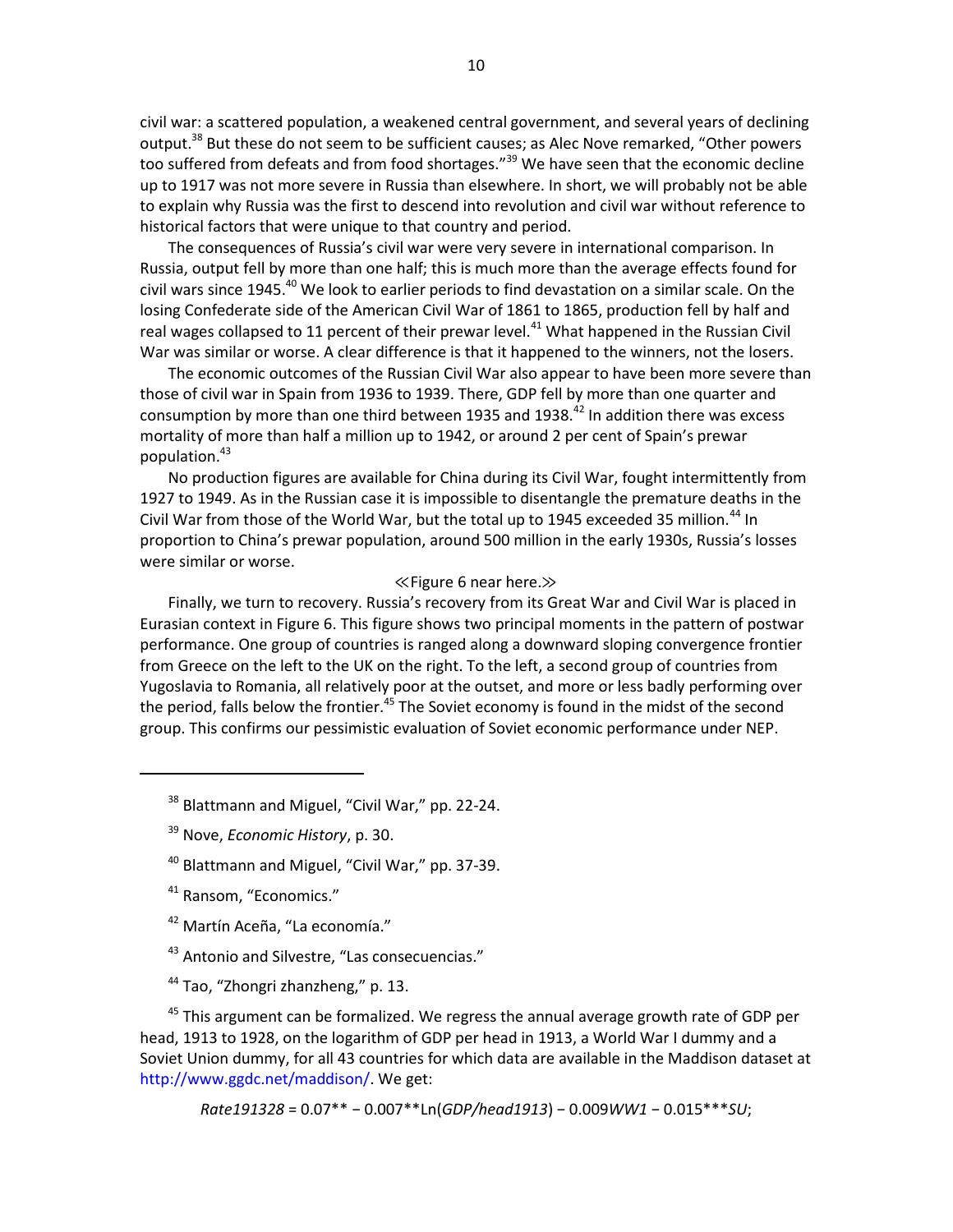## The Long Run

Figure 7 sets our new estimates in the context of established long run real growth series for Russia and the Soviet Union from 1885 to 2006. It turns out that the Great War and Civil War induced the deepest crisis that Russia experienced in more than a century of modern economic growth.

## ≪Figure 7 near here.≫ ≪Table 7 near here.≫

Table 7 provides a more detailed comparison with other major shocks to Russia in its troubled twentieth century. Taken together these comprise just about every disaster that can befall modern societies, including foreign wars, internal wars, famines, and state collapses. In the table we combine income and consumption measures with estimates of the accompanying demographic losses. Few of the figures in the table will ever command a scholarly consensus in precise terms, but they are broadly instructive. We briefly narrate the stories behind them.

Stalin's Great Breakthrough refers to the events following the adoption of the first Five Year Plan in April 1929. Consumption was repressed; capital was created in industry and labor and food were moved out of agriculture. Since productivity in both sectors declined, there was at first no gain in total output. The average figure for the consumption decline hides wide variation between regions and especially within the countryside. The struggle to control food distribution stripped the countryside of grains and spread famine through the Ukraine, the Volga region, the North Caucasus and Kazakhstan. Famine in the early 1930s contributed 5.5 to 6.5 million premature deaths.

Only in the mid-1930s did living standards begin to recover, peaking in 1937. Allen has argued with some justice that traditional index number concepts employed, for example, by Bergson, somewhat understated the underlying welfare gain of up to 30 percent by 1937, compared with 1928 to 1937.<sup>46</sup> However, Allen's own estimates for farm income in 1937 are probably too high; they rely too heavily on inferences from production statistics, and make no allowance for market disequilibrium. $47$  And it should not be forgotten that millions of citizens who ought to have been alive to enjoy the unexpectedly good harvest of 1937 had starved to death in the interim. Presumably, their absence helped to lift the average consumption of the survivors.

It is notable from Figure 7 that Soviet average real incomes reached an interwar peak around 1939. Let us compare this peak with an earlier one, not 1913 but 1904, the eve of the 1905 Revolution, when incomes were already almost at the level of 1913. Over the 35 years from 1904 to 1939, incomes rose by about 75 percent. But in most intervening years there was no net growth at all. In fact, three quarters of the net growth that took place from peak to peak was achieved in just five years, from 1933 to 1937. By that year, the Soviet economy had just

## $N = 43, R^2 = 0.17$

Appendix Table A38 provides the dataset and results of other specifications. The coefficient on the Soviet Union is negative and statistically significant at the 1 percent level, i.e. the annual growth rate of average Soviet incomes between 1913 and 1928 was 1.5 percent slower than it should have been, conditional on the prewar GDP level and engagement in the war.

<sup>46</sup> Allen, *Farm to Factory*; Bergson, *Real National Income*.

<sup>47</sup> Davies, Review; Ellman, "Soviet Industrialization."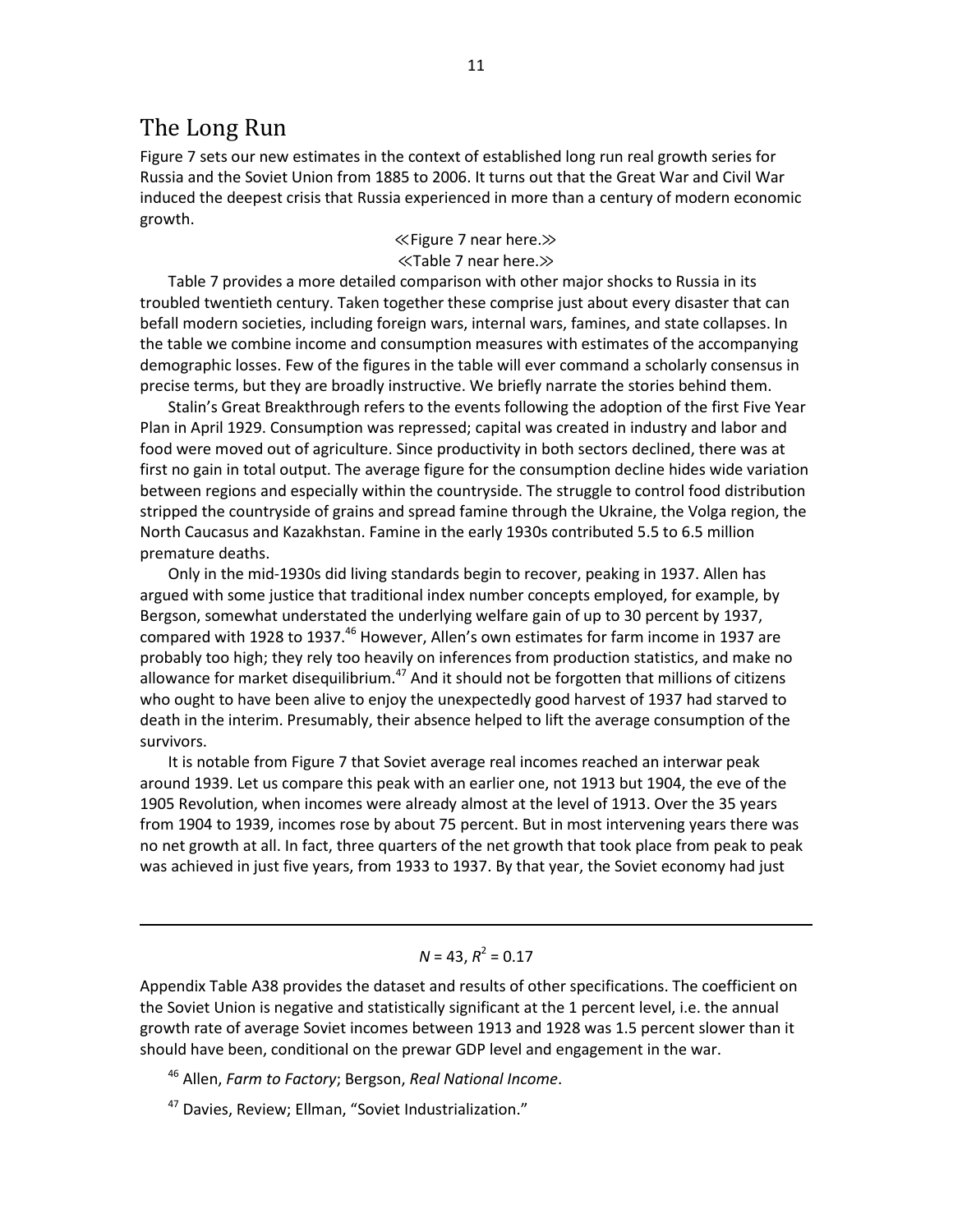about struggled back to the pre-1913 trend.<sup>48</sup> This suggests that all Stalin had brought about by World War II was recovery from the 1905 Revolution, World War I, the Bolshevik Revolution, the Civil War, and his own policy of collectivization.

The central event of the decade from 1937 to 1947 was World War II. Linked to it are preparations for war in the preceding years and a food crisis that followed the end of the war. Under war preparations we include both large-scale rearmament against the foreign enemy and the Great Terror of 1937/38, in which Stalin waged preemptive war against his "potential enemies" at home.<sup>49</sup> The world war itself added more than 26 million excess deaths in combat, and from disease, famine, and repression on both sides of the front line. With the German invasion, Soviet-controlled territory shrank, but Stalin's policies successfully managed the war economy. The loss of agricultural land and the intense mobilization of resources into defense put living standards into a deadly squeeze, however. Coming on top of a prewar decline induced by rearmament pressures, consumption per head fell by up to one half. At the end of the war, a regional food crisis struck the Ukraine, southwestern Russia, and Soviet Moldavia and carried off more lives.

Finally, the collapse of the Soviet Union led to economic and demographic upheaval for post-Soviet Russia. The transition from socialism is the only crisis in which mass violence did not take the lead. In fact, it was associated with economic losses on the scale of a major war, but with only minor wars taking place. Official figures suggest that up to 1998 average incomes and consumption fell by around two fifths. Such figures overstate the decline in welfare, however, because they neglect the contemporaneous gain to consumers as the retail market evolved from severe shortage to equilibrium; this gain may have been substantial.<sup>50</sup>

While economic aspects are debated, assessments of the demographic costs of transition are extremely polarized. In Table 7 we give upper and lower limits. Our lower limit is set by the 100,000 deaths arising from small-scale ethnic clashes and regional conflicts. Our upper limit includes the mortality spike of the early 1990s, largely consisting of deaths among men of working age across Russia from alcoholic-related causes including violence and diseases. The causes of this increased mortality are bitterly disputed, as discussed in a note to the table. Some attribute the additional deaths to transition processes and policies. Others see the mortality bulge as unrelated to transition; it had been stored up by pre-transition trends and policies and would have happened anyway. These views of transitional mortality are uncompromisingly opposed to each other, and cannot be averaged.

Table 7 confirms that the Great War and Civil War rank first among Russia's economic disasters of the last century. National income per head fell by more than three fifths from 1913 to 1921. We approximate the consumption loss from agricultural production per head, which fell by more than one half. The overall burden of excess deaths was around 9 percent of the prewar population. Normalized by the prewar population, the demographic burden fell not far short of that of World War II. Hunger-related causes were the most important factor in excess mortality, followed by fighting and terror in the Civil War.

A wider lesson from Table 7 may be the importance of the state in the history of modern Russia. In the Great Breakthrough and World War II, the state remained intact. Production was maintained in the midst of disasters that killed millions of people. In particular the state retained

 $48$  For the pre-1913 trend see the Appendix, Table A-39.

<sup>&</sup>lt;sup>49</sup> Khlevnyuk, "Objectives."

<sup>&</sup>lt;sup>50</sup> Collier, "Welfare Standard."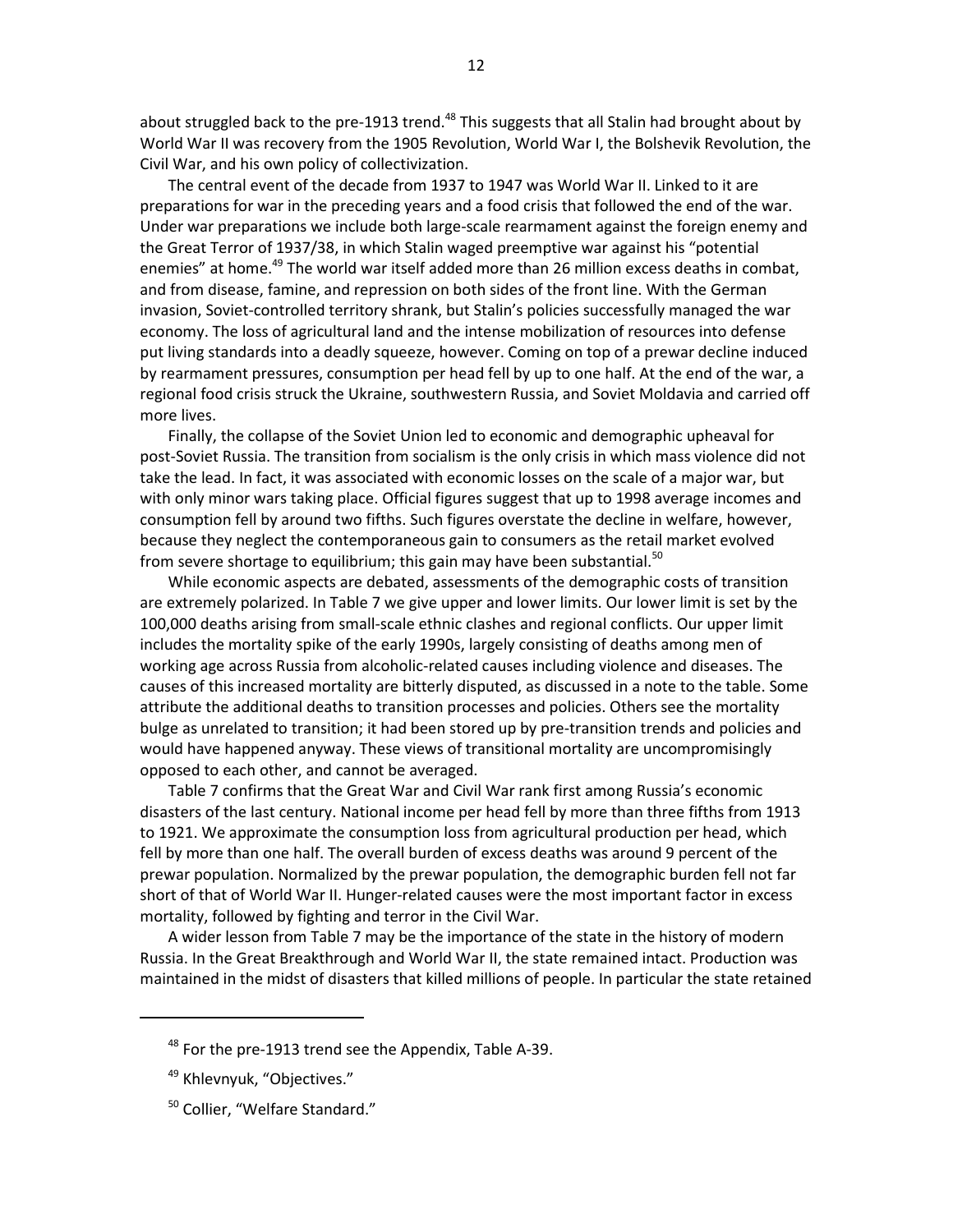its ability to transfer food from people of secondary status such as peasants and forced laborers, who then died, to soldiers and industrial workers, who then lived. In contrast the state failures of 1917 and 1991 were associated with huge losses of output as well as of consumption and lives. In each case the scale of deaths depended heavily on the presence of open violence; this is exemplified by the comparison of two transitions.

Russia's political establishment believes that today's answer for Russia is to shore up the "power vertical" of the state at all costs.<sup>51</sup> In this view, no outcome is worse than a failed state. Russia's twentieth century shows that a failed state could be associated with terrible misery, but it also associates grim suffering with a state powerful enough to starve and kill without restraint. Whether the answer for Russia is confined to state consolidation, or includes building an economy that is more deeply rooted in civil society and private enterprise and more resilient in the face of political action, is another story.

## Conclusions

Our work fills the last remaining gap in the record of Russian and Soviet national income in the twentieth century. This gap, starting in 1914 and finishing in 1928, is full of historic and traumatic events: Russia's Great War, the Bolshevik Revolution and Civil War, and postwar reconstruction under the New Economic Policy, which set the stage for Stalin's Great Breakthrough to forced industrialization.

In comparison with previous interpretations, our findings give a more favorable picture of Russia's economic mobilization for the Great War. Correspondingly, we show the economic catastrophe of the Civil War in a harsher light. Our results confirm that by 1928 economic recovery, measured by national income per head, was most likely still incomplete. We draw negative inferences concerning both the quality of Soviet economic institutions and policies in the 1920s and the economic achievements of the 1930s.

Wars and revolutions have the capacity to wreak havoc on modern societies. Nesting one inside the other, Russia's Great War and Civil War led to economic disaster and demographic tragedy. The scale of losses can be measured against both Russian and global standards. In Russian terms it was the worst economic disaster of the twentieth century. Only World War II resulted in a greater loss of Russian lives. International comparisons also rank the Russian experience of warfare between 1914 and 1921 highly in the damage done to life and living standards.

<sup>&</sup>lt;sup>51</sup> Putin, "State."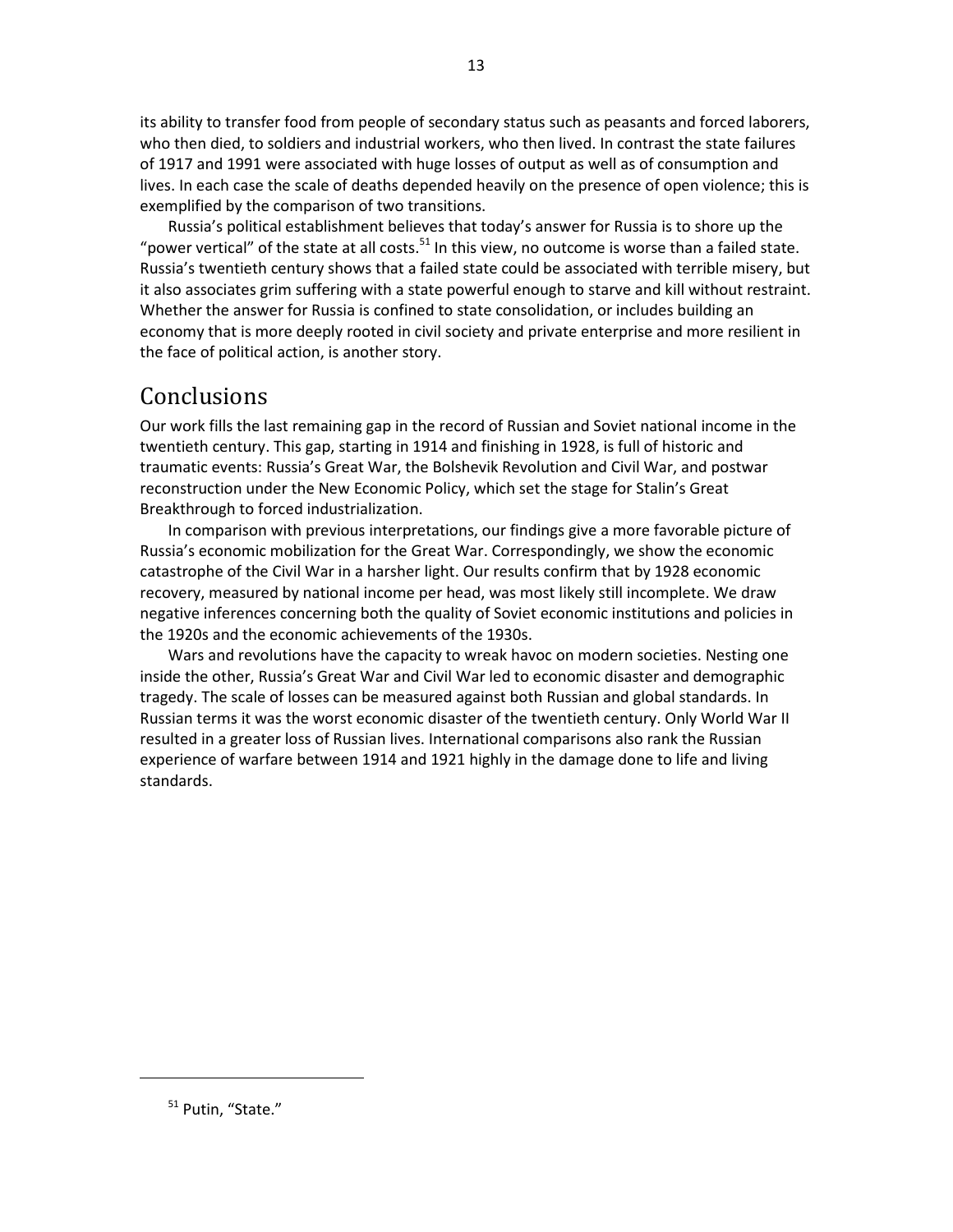## References

- Adamets, Serguei. *Guerre civile et famine en Russie: Le pouvoir bolchévique et la population face à la catastrophe démographique de 1917-1923.* Paris: Institute d'études slaves, 2003.
- Allen, Robert C. *Farm to Factory: A Reinterpretation of the Soviet Industrial Revolution.* Princeton: Princeton University Press, 2003.
- Andreev, E. M., L. E. Darskii, and T. L. Kharkova. "Otsenka liudskikh poter' v period Velikoi Otechestvennoi voiny." *Vestnik statistiki* no. 10 (1990): 25-27.
- −−−−−. *Naselenie Sovetskogo Soiuza, 1922-1991.* Moscow: Nauka, 1993.
- Anfimov, A. M., and A. P. Korelin, eds. *Rossiia. 1913 god. Statistiko-dokumental'nyi spravochnik.* St Petersburg: Blits, 1995.
- Antonio Ortega, José, and Javier Silvestre. "Las consecuencias demográficas." In *La Economía de la Guerra Civil*, pp. 53-106. Madrid: Marcial Pons, 2006.
- Bergson, Abram. *The Real National Income of Soviet Russia since 1928.* Cambridge, MA: Harvard University Press, 1961.
- Blattman, Christopher, and Edward Miguel. "Civil War." *Journal of Economic Literature* 48, no. 1 (2010): 3-57.
- Boiarskii, A. Ia. "K voprosu o estestvennom dvizhenii naseleniia v Rossii i v SSSR v 1915-1923 gg." (first published in 1948). In *Naselenie i metody ego izucheniiya. Sbornik nauchnykh trudov,* pp. 225-38. By A. Ia. Boiarskii. Moscow: Statistika, 1975
- Brainerd, Elizabeth, and David M. Cutler. "Autopsy on an Empire: Understanding Mortality in Russia and the Former Soviet Union." *Journal of Economic Perspectives* 19, no. 1 (2005): 107- 30.
- Broadberry, Stephen. *Market Services and the Productivity Race, 1850-2000: British Performance in International Perspective.* Cambridge: Cambridge University Press, 2006.
- Broadberry, Stephen, and Mark Harrison. "The Economics of World War I: an Overview." In *The Economics of World War I*, pp. 3-40. Edited by Stephen Broadberry and Mark Harrison. Cambridge: Cambridge University Press, 2005.
- Brown, J. David, John S. Earle, and Álmos Telegdy. "Employment and Wage Effects of privatisation: Evidence from Hungary, Romania, Russia, and Ukraine." *Economic Journal* 120, no. 545 (2010): 683-708.
- Carr, E. H. *The Bolshevik Revolution, 1917-1923*. Vol. 2. London: Macmillan, 1952.
- −−−−−. *Socialism in One Country, 1924-1926*. Vol. 2. London: Macmillan, 1959.
- Collier, Irwin L. "The 'Welfare Standard' and Soviet Consumers." *Comparative Economic Studies* 47, no. 2 (2003): 333-45.
- Crafts, Nicholas, and Terence C. Mills. "Europe's Golden Age: an Econometric Investigation of Changing Trend Rates of Growth." In *Quantitative Aspects of Europe's Postwar Growth*, pp. 415-31. Edited by Bart van Ark and Nicholas Crafts. Cambridge: Cambridge University Press, 1996.
- Crafts, Nicholas, and Gianni Toniolo. "Postwar Growth: An Overview." In *Economic Growth in Europe Since 1945*, pp. 1-37. Edited by Nicholas Crafts and Gianni Toniolo. Cambridge: Cambridge University Press, 1996.
- Davies, R. W. "Industry." In *The Economic Transformation of the Soviet Union, 1913-1945*, pp. 131-57. Edited by R. W. Davies, Mark Harrison, and S. G. Wheatcroft. Cambridge: Cambridge University Press, 1994.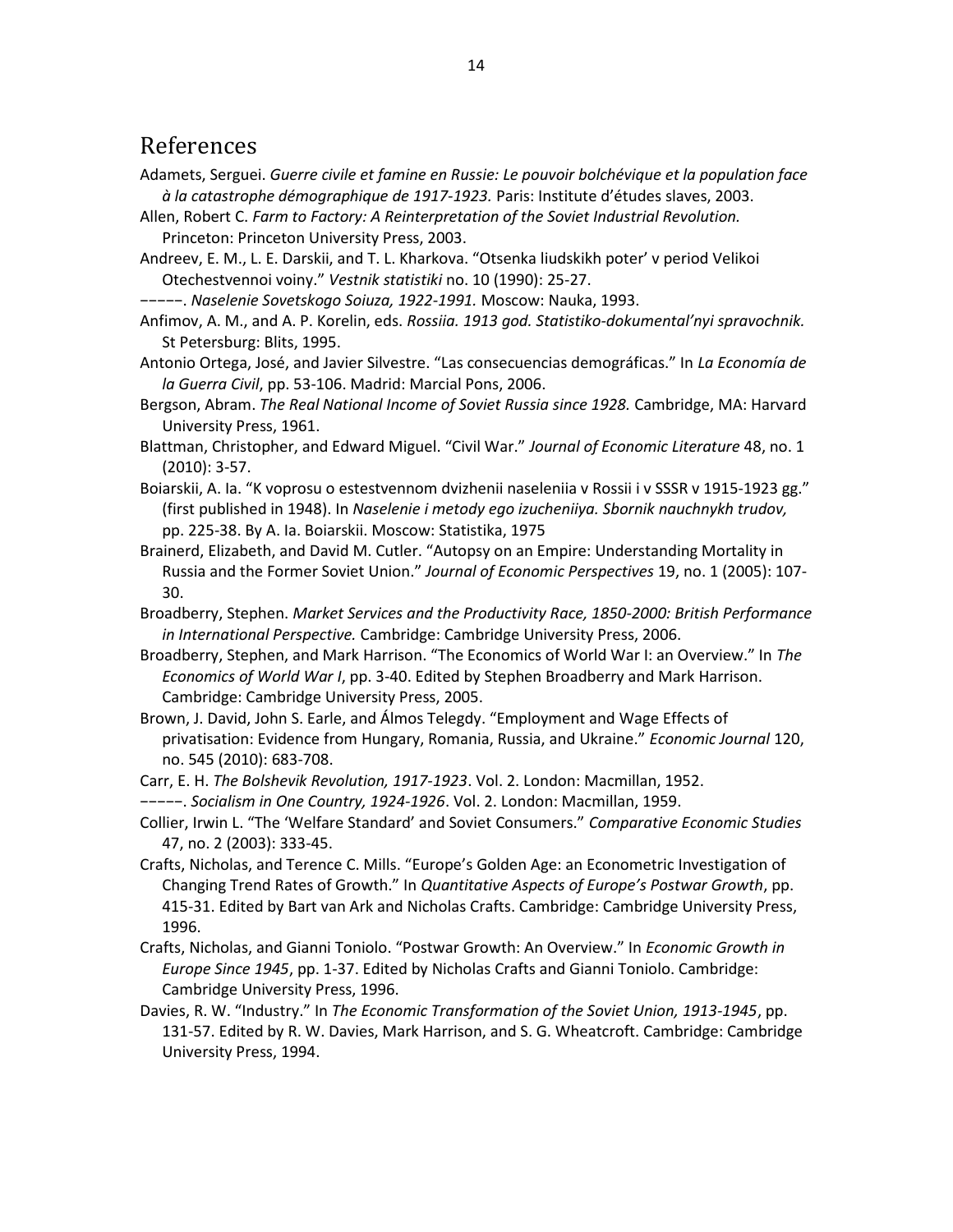−−−−−. "Introduction: From Tsarism to NEP." In *From Tsarism to the New Economic Policy: Continuity and Change in the Economy of the USSR*, pp. 1-28. Edited by R. W. Davies. Basingstoke and London: Macmillan, 1990.

- −−−−−. Review of *Farm to Factory: A Reinterpretation of the Soviet Industrial Revolution*, by Robert C. Allen. EH.NET, 2004. Available online at http://eh.net/book\_reviews/farm-factoryreinterpretation-soviet-industrial-revolution.
- Demoscope. "Smertnost' v Rossii skvoz' prizmu privatizatsii." *Demoscope Weekly*, no. 363-364. February 2 to 15, 2009. Available online at

http://demoscope.ru/weekly/2009/0363/lisa01.php.

Earle, John S. "Mass Privatisation and Mortality." *The Lancet* 373 (April 11, 2009), p. 1247

- Earle, John S., and Scott Gehlbach. "Did Mass Privatisation Really Increase Post-Communist Mortality?" *The Lancet* 375 (January 30, 2010), p. 372.
- Ellman, Michael, and S. Maksudov. "Soviet Deaths in the Great Patriotic War." *Europe-Asia Studies* 46, no. 4 (1994): 671-80.
- Ellman, Michael. "Soviet Industrialization: A Remarkable Success?" *Slavic Review* 63, no. 4 (2004): 841-49.

−−−−−. "Soviet Repression Statistics: Some Comments." *Europe-Asia Studies* 54, no. 7 (2002): 1151–72.

- −−−−−. "The 1947 Soviet Famine and the Entitlement Approach to Famines." *Cambridge Journal of Economics* 24, no. 5 (2000): 603-30.
- −−−−−. "The Social Costs and Consequences of the Transformation Process." *Economic Survey of Europe* no. 2, no. 3 (2000): 125-45.
- Eloranta, Jari, and Mark Harrison. "War and Disintegration, 1914-1945." In *The Cambridge Economic History of Modern Europe*, Vol. 2, pp. 133-55. Edited by Stephen Broadberry and Kevin O'Rourke. Cambridge: Cambridge University Press, 2010.
- Figes, Orlando. *Peasant Russia, Civil War: The Volga Countryside in revolution, 1917-1921.* Oxford: Oxford University Press (1989).

Gatrell, Peter. "The First World War and War Communism." In *The Economic Transformation of the Soviet Union, 1913-1945*, pp. 216-37. Edited by R. W. Davies, Mark Harrison, and S. G. Wheatcroft. Cambridge: Cambridge University Press, 1994.

−−−−−. "Poor Russia, Poor Show: Mobilising a Backward Economy for War, 1913-1917." In *The Economics of World War I*, pp. 235-75. Edited by Stephen Broadberry and Mark Harrison. Cambridge: Cambridge University Press (2005).

Gatrell, Peter, and Mark Harrison. "The Russian and Soviet Economy in Two World Wars." *Economic History Review* 46:3 (1993): 425-52.

- Gerry, Christopher J., Tomasz M. Mickiewicz, and Zlatko Nikoloski. "Did Mass Privatisation Really Increase Post-Communist Mortality?" *The Lancet* 375 (January 30, 2010), p. 371.
- Gerschenkron, Alexander. *A Dollar Index of Soviet Machinery Output, 1927-28 to 1937.* Santa Monica, CA: Rand, 1951.
- Gordon, Donald F., and Gary M. Walton. "A Theory of Regenerative Growth and the exereince of Post-World War II West Germany." In Roger L. Ransom, Richard Sutch, and Gary M. Walton, eds., *Explorations in the New Economic History: Essays in Honor of Douglass C. North* (New York; Academic Press, 1981), pp. 169-190.
- Gregory, Paul R. "National income." In *From Tsarism to the New Economic Policy: continuity and change in the economy of the USSR*, pp. 237-47. Edited by R. W. Davies. Basingstoke and London: Macmillan, 1990.
- −−−−−. *Russian National Income, 1885-1913.* Cambridge: Cambridge University Press, 1982. Groman, V. G. *Narodnoe khoziaistvo SSSR.* Moscow: Gosizdat, 1927.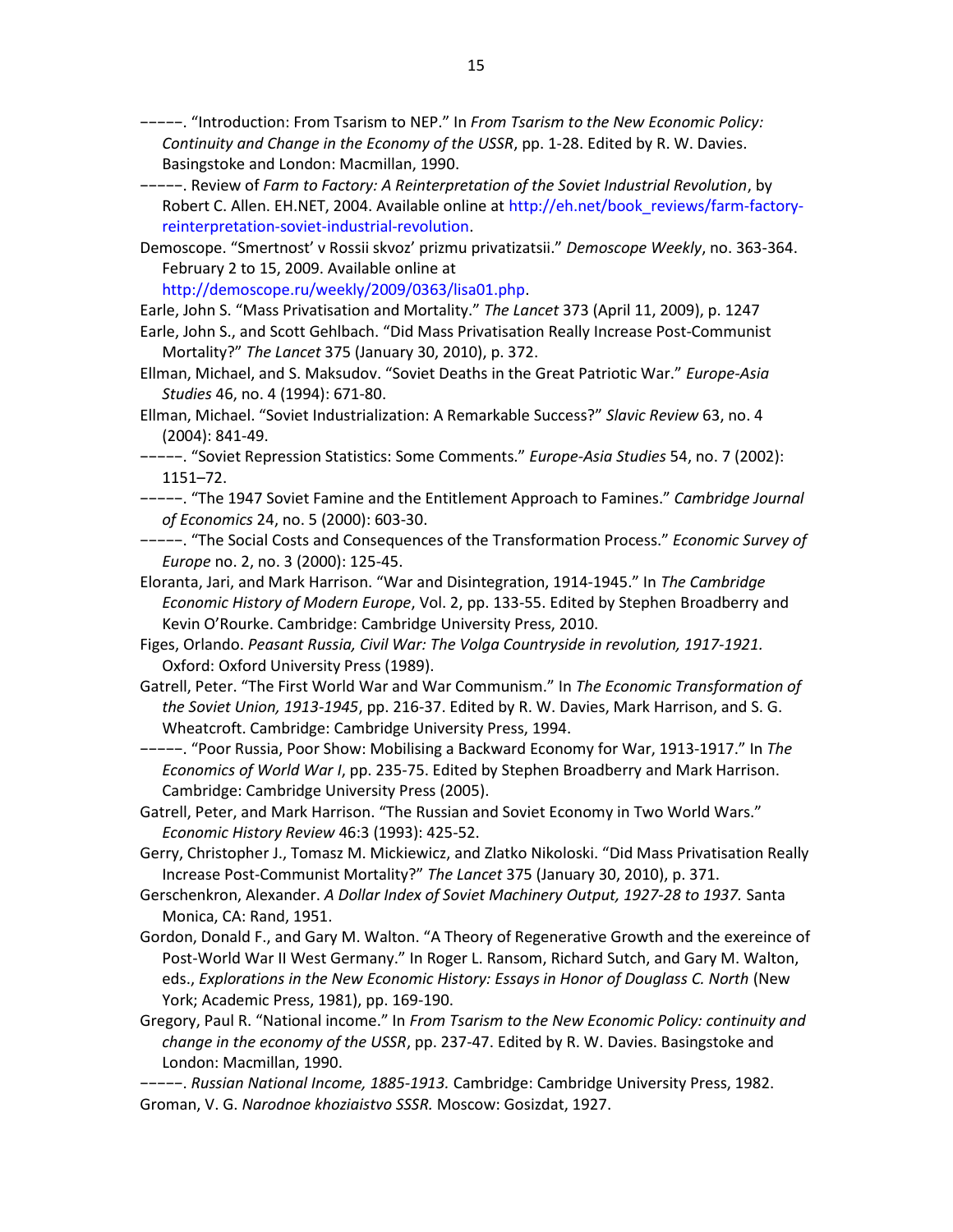Gukhman, B. A. *Produktsiia i potreblenie SSSR*. First edition. Moscow: Gosplan, 1925.

- −−−−−. *Produktsiia i potreblenie SSSR. K narodno-khoziaistvennomu balansu (1922/23 khoziaistvennyi god).* With introduction by S. G. Strumilin. Second edition. Moscow: Gosplan, 1928.
- Harrison, Mark. "National Income." In *The Economic Transformation of the Soviet Union, 1913- 1945*, pp. 38-56. Edited by R. W. Davies, Mark Harrison, and S. G. Wheatcroft. Cambridge: Cambridge University Press, 1994.
- −−−−−. *Accounting for War: Soviet Production, Employment, and the Defence Burden, 1940- 1945*. Cambridge, England: Cambridge University Press, 1996.
- −−−−−. "Prices in the Politburo, 1927: Market Equilibrium Versus the Use of Force." In *The Lost Transcripts of the Politburo: From Collective Rule to Stalin's Dictatorship*, pp. 224-46. Edited by Paul R. Gregory and Norman Naimark. New Haven: Yale University Press, 2008.
- −−−−−. "The Peasantry and Industrialization." In *From Tsarism to the New Economic Policy: Continuity and Change in the Economy of the USSR*, pp. 104-24. Edited by R. W. Davies. Basingstoke and London: Macmillan, 1990.
- −−−−−. "Trends in Soviet Labour Productivity, 1928-1985: War, Postwar Recovery, and Slowdown." *European Review of Economic History* 2, no. 2 (1998): 171-200.

−−−−−. "Why Did NEP Fail?" *Economics of Planning* 16:2 (1980): 57-67.

- Hessler, Julie. *A Social History of Soviet Trade: Trade Policy, Retail Practices, and Consumption, 1917-1953.* Princeton: Princeton University Press, 2004.
- Higgs, Robert V. *Depression, War and Cold War: Studies in Political Economy*. Oxford: Oxford University Press, 2006.
- Il'iukhov, A. A. *Kak platili bol'sheviki: Politika sovetskoi vlasti v sfere oplaty truda v 1917-1941 gg.* Moscow: Rosspen, 2010.
- Jánossy, Ferenc. *The End of the Economic Miracle: Appearance and Reality in Economic Development,* White Plains, NY: International Arts and Sciences Press, 1971.
- Johnson, Simon, and Peter Temin. "The Macroeconomics of NEP." *Economic History Review* 46, no. 4 (1993): 750-67.
- Khlevnyuk, Oleg. "The Objectives of the Great Terror, 1937-38." In *Soviet History, 1917-1953: Essays in Honour of R. W. Davies*, pp. 158-76. Edited by J. M. Cooper, Maureen Perrie, and E. A. Rees. New York: St Martin's1995.
- Lih, Lars T. *Bread and Authority in Russia, 1914-1921.* Berkeley: University of California Press, 1990.
- Litoshenko, L. N. *Sotsializatsiia zemli v Rossii.* Novosibirsk: Sibirskii khronograph, 2001.
- Maksudov, Sergei. *Poteri naseleniia SSSR.* Benson: Chalidze Publications, 1989.
- Malle, Silvana. *The Economic Organization of War Communism, 1918-1921.* Cambridge: Cambridge University Press, 1985.
- Martín Aceña, Pablo. "La economía de la guerra civil: perspectiva general y comparada." In *La Economía de la Guerra Civil*, pp. 13-52. Edited by Pablo Martín Aceña and Elena Martínez Ruiz. Madrid: Marcial Pons, 2006.

Nove, Alec. *An Economic History of the USSR, 1917-1991.* Third edition. London: Penguin, 1992.

- Nutter, G. Warren. "The Effects of Economic Growth on Sino-Soviet Strategy." In *National Security: Political, Military, and Economic Strategies in the Decade Ahead*, pp. 149-68. Edited by David Abshire and Richard V. Allen. New York: Praeger, 1963.
- Ó Gráda, Cormac. "Making Famine History." *Journal of Economic Literature* 45, no. 1 (2007): 5- 38.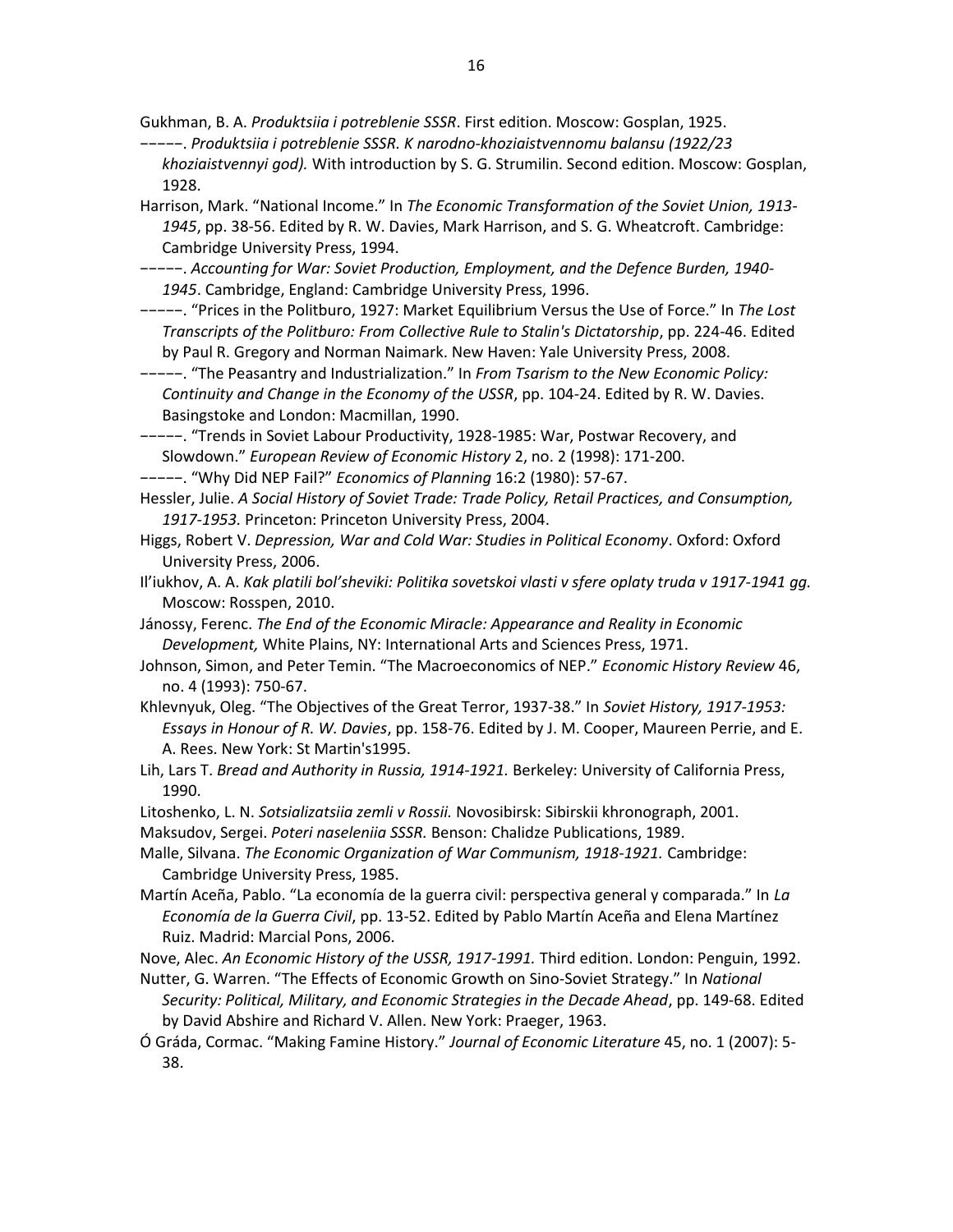Poletaev, A. V. "Ekonomicheskie krizisy v Rossii v XX veke (statisticheskoe issledovanie)." In *Istoki. Voprosy istorii narodnogo khoziaistva i ekonomicheskoi mysli*. Vol. 3, pp. 186-256. Edited by Ia. I. Kuz'monov. Moscow: Higher Economic School, 1998.

- Prokopovich, S. N. *Voina i narodnoe khoziaistvo*. Moscow: Delo, 1917.
- Putin, Vladimir. "The State of Russia: A Way to an Effective State." The state of the nation address to the Federal Assembly of the Russian Federation, 8 July 2000. Moscow: Novosti. Available online at http://www.un.int/russia/pressrel/2000/00\_07\_00.htm.
- Ransom, Roger L. "Economics of the Civil War." *EH.Net Encyclopedia.* Edited by Robert Whaples. 2001. Available online at http://eh.net/encyclopedia/article/ransom.civil.war.us.
- Sidorov, A. L. *Ekonomicheskoe polozhenie Rossii v godi pervoi mirovoj voini*. Moscow, 1973. Sifman, R. I. "Dinamika chislennosti naseleniia Rossii za 1897-1914 gg." In *Brachnost',*
- *rozhdaemost' i smertnost' v Rossii i SSSR*, pp. 62-82. Edited by A. G. Vishnevskii. Moscow: Statistika, 1977. Available online at

http://demoscope.ru/weekly/knigi/polka/gold\_fund05.html.

- Simonov, Nikolai S. "Strengthen the Defence of the Land of the Soviets: the 1927 War Alarm and its Consequences." *Europe-Asia Studies* 48, no. 8 (1996): 1355-64.
- Sokolov, Andrei. "Before Stalinism: the Early 1920s." In *Guns and Rubles: The Defense Industry in the Stalinist State*, pp. 31-49. Edited by Mark Harrison. New Haven: Yale University Press, 2008.
- Stuckler, David, Lawrence King, and Martin McKee. "Did Mass Privatisation Really Increase Post-Communist Mortality? – Authors' Reply." *The Lancet* 375 (January 30, 2010), pp 372-74.
- −−−−−. "Mass Privatisation and the Post-Communist Mortality Crisis: a Cross-National Analysis." *The Lancet* no. 373 (January 31, 2009): 399-407.
- Tao Wenzhao. "Zhongri zhanzheng yu taipingyang zhanzheng" (The Sino-Japanese War and the Pacific War). In *Zhongri lishi gongtong yanjiu baogaoshu, zhongfang baogaoshu* (Chinese Report in the Joint Report of the Joint Japanese-Chinese Historical Research Project). Edited by Zhongri gongtong lishi yanjiu zhongfang weiyuanhui (The Chinese Committee of Sino-Japanese Joint Historical Research Committee). Beijing, 2010. Available on line at: URL http://www.mofa.go.jp/mofaj/area/china/pdfs/rekishi\_kk\_c.pdf.
- United Nations (UN). *International Migration Report 2002.* UN Department of Economic and Social Affairs: New York, 2002.
- −−−−−. *System of National Accounts 2008.* New York: European Commission-International Monetary Fund-Organization for Economic Cooperation and Development-United Nations-World Bank, 2009.
- United Nations Children's Fund (UNICEF). *Desiat' let perekhodnogo perioda.* Regional'nyi monitoringovyi doklad no. 8. Florence: Innocenti Research Centre, 2001.
- Varzar, V. E. "Indeks fizicheskogo ob'ema potrebleniia v SSSR" (first published 1929). In *Kriticheskii analiz burzhuaznykh statisticheskikh publikatsii*, pp. 448-462. Edited by P. P. Maslov. Moscow: Akademii nauk SSSR, 1955.
- Vainshtein, A. L. *Narodnoe bogatstvo i narodnokhoziaistvennoe nakoplenie predrevoliutsionnoi Rossii*. Moscow, 1960.
- Vyshnevskii, Anatolii (editor). *Demograficheskaia modernizatsiia Rossii: 1900-2000*. Moscow: Novoe izdatel'stvo, 2006.
- Wheatcroft, S. G., "Agriculture." In *From Tsarism to the New Economic Policy: continuity and change in the economy of the USSR*, pp. 79-103. Edited by R. W. Davies. Basingstoke and London: Macmillan, 1990.
- −−−−−. "Soviet Statistics of Nutrition and Mortality During Times of Famine: 1917-1922 and 1931-1933." *Cahiers du monde russe* 38, no. 4 (1997): 525-557.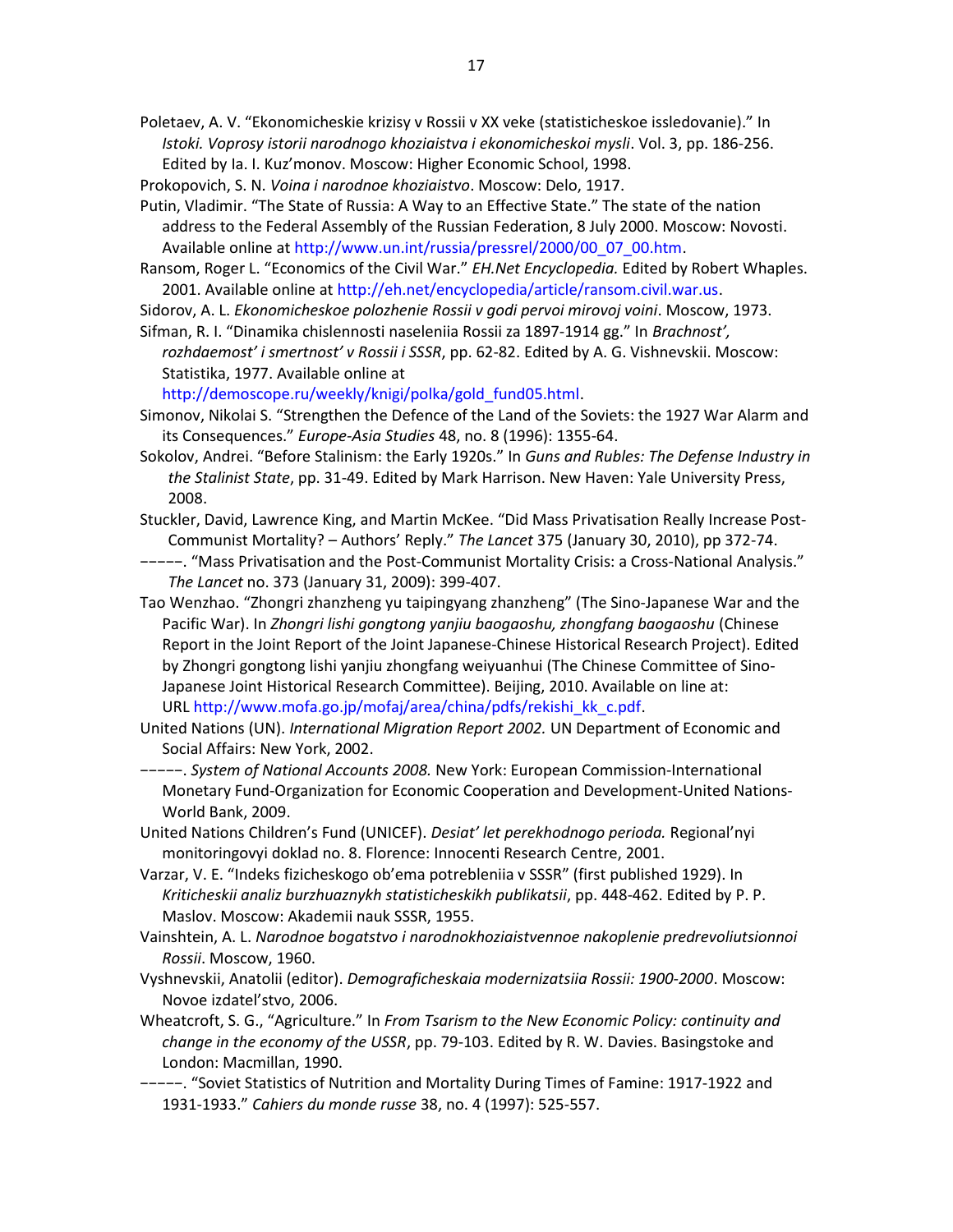- Wheatcroft, S. G., and R. W. Davies. "Agriculture." In *The Economic Transformation of the Soviet Union, 1913-1945*, pp. 106-30. Edited by R. W. Davies, Mark Harrison, and S. G. Wheatcroft. Cambridge: Cambridge University Press, 1994.
- Wheatcroft, S. G., R. W. Davies, and J. M. Cooper. "Soviet Industrialization Reconsidered: Some Preliminary Conclusions about Economic Development between 1926 and 1941." *Economic History Review* 39, no. 2 (1986): 264-94.

## Supplementary Data

An Appendix, including a review of previous estimates, supplementary data, and further discussion, with Tables A1 to A39, is available at [URL].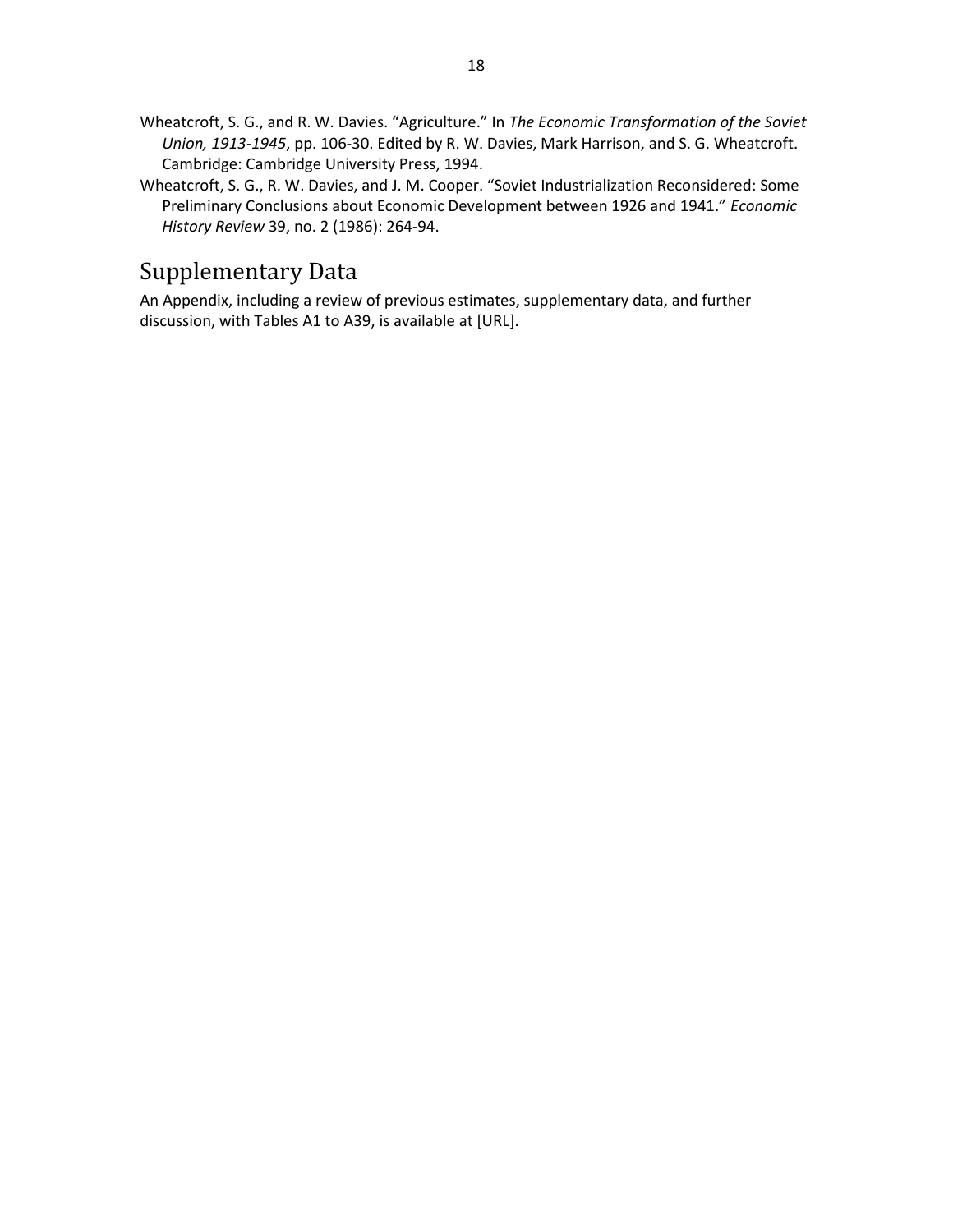|                                    | Russian | Soviet Union,    |        |  |  |
|------------------------------------|---------|------------------|--------|--|--|
|                                    | Empire  | interwar borders |        |  |  |
|                                    | exc.    | <b>Best</b>      | Upper  |  |  |
|                                    | Finland | estimate         | limit  |  |  |
|                                    |         |                  |        |  |  |
| Population, million                |         |                  |        |  |  |
| 1913                               | 171     | 139.7            |        |  |  |
|                                    |         |                  |        |  |  |
| 1928                               |         | 154              | 154    |  |  |
| Percent of 1913                    |         | 110.2%           | 110.2% |  |  |
|                                    |         |                  |        |  |  |
| NNP, million rubles at 1913 prices |         |                  |        |  |  |
| 1913                               | 20,266  | 16,520           |        |  |  |
|                                    |         |                  |        |  |  |
| 1928                               |         | 15,600           | 17,600 |  |  |
| Percent of 1913                    |         | 94.4%            | 106.5% |  |  |
|                                    |         |                  |        |  |  |
| NNP/head, rubles                   |         |                  |        |  |  |
| 1913                               | 118.5   | 118.3            |        |  |  |
|                                    |         |                  |        |  |  |
| 1928                               |         | 101.3            | 114.3  |  |  |
| Percent of 1913                    |         | 85.7%            | 96.6%  |  |  |

*Table 1. Gregory's population and national income: Russia and USSR, 1913 and 1928*

Sources. Russia and Soviet Union, best estimate: Gregory, *Russian National Income*, p. 113. Soviet Union, upper limit: Gregory, "National Income," p. 337. As may be judged from Table 2, the 1913 population figure of 171 millions is that for the Empire within 1913 borders, including Poland but not Finland.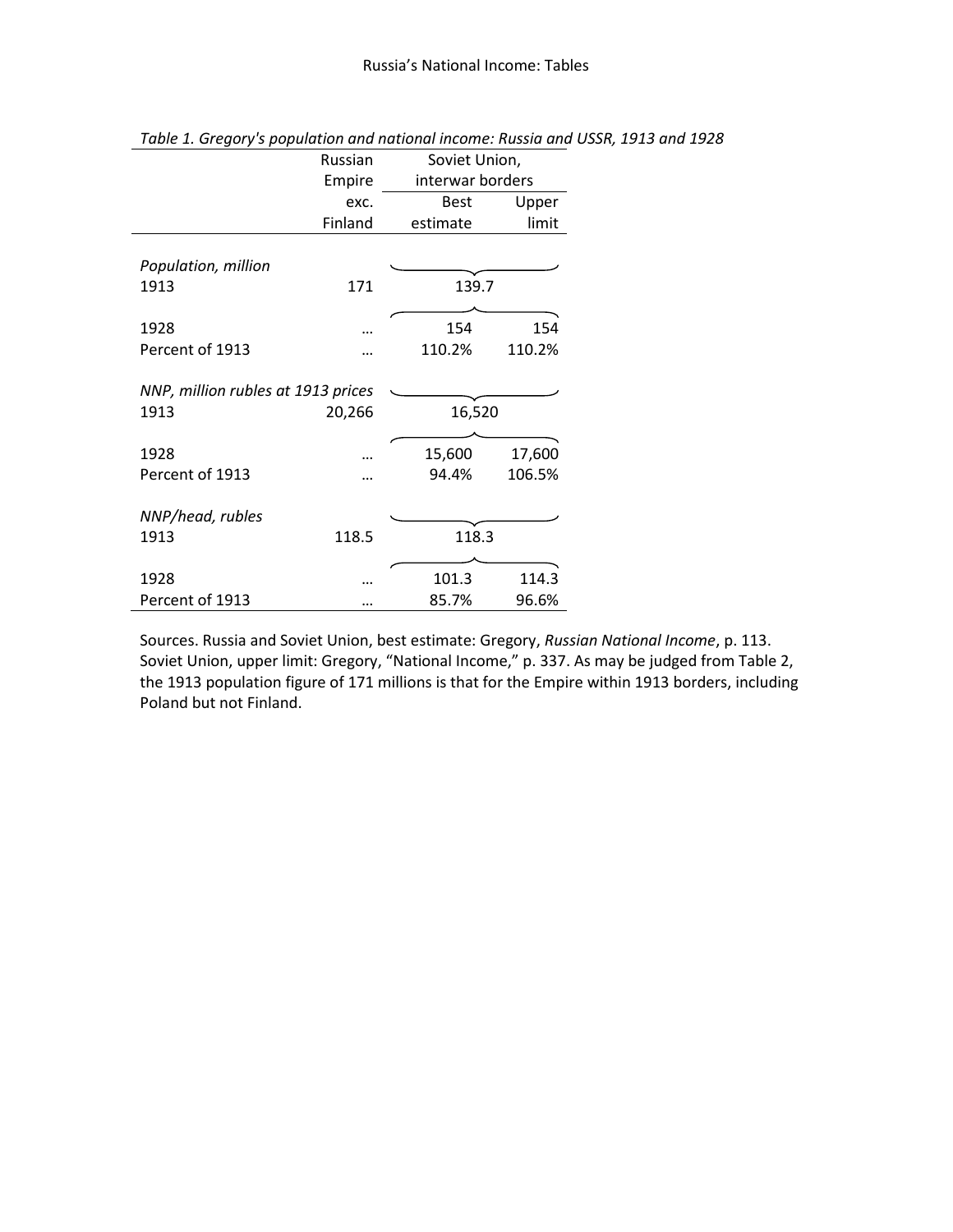|                                | Area in    |            | Less       |            |
|--------------------------------|------------|------------|------------|------------|
|                                | square     | Official   | double     | Corrected  |
|                                | km         | population | counting   | population |
|                                | <i>000</i> | 000        | <i>000</i> | 000        |
| Russian Empire in 1913 borders | 21,800     | 174,100    |            |            |
| less Finland                   | $-326$     | $-3,197$   |            |            |
| Empire exc. Finland            | 21,474     | 170,903    | $-9,195$   | 161,708    |
| less Poland                    | $-113$     | $-11,961$  | $\cdots$   | $\cdots$   |
| Empire exc. Finland and Poland | 21,361     | 158,942    | $-8,551$   | 150,391    |
| Other territory lost*          |            |            |            |            |
| Western                        | $-375$     | $-20,047$  |            |            |
| Caucasus                       | $-22$      | -475       |            |            |
| USSR in 1922 borders           | 20,964     | 138,420    |            |            |
| Territory gained**             |            |            |            |            |
| Central Asia                   | 278        | 2,259      | $\cdots$   |            |
| USSR in 1925 borders           | 21,242     | 140,679    | -7,447     | 133,232    |

*Table 2. From Russia to the USSR: Territories and populations of January 1, 1913*

Sources. Area: Figures in square versts given by Anfimov and Korelin, *Rossiia*, pp. 11-15, converted at 1.0668 km per verst. Population: as Appendix Tables A7 and A8.

Notes.

\* West: The provinces of Bessarabia, Vilno, Vitebsk (33%), Volyn (50%), Grodno, Kovno, Kurliand, Lifliand, Minsk (33%), Podolsk, Pskov (10%), Kholm, Estliand, and insigificant parts of Arkhangel and Petrograd. Caucasus: the provinces of Kars, Batumi (50%), and insignificant parts of Erivan.

\*\* Central Asia: Khiva and Bukhara.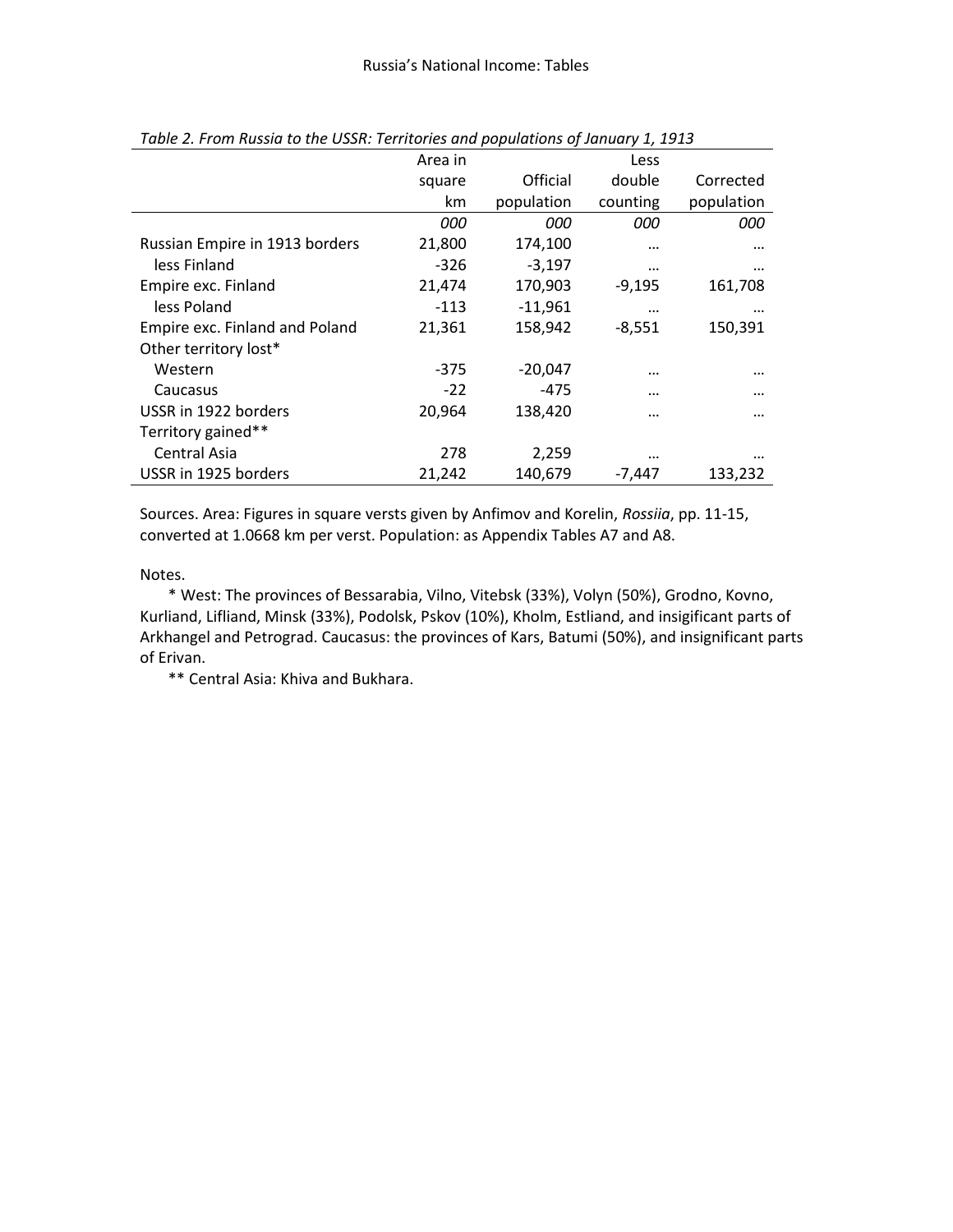| Corrected for double-<br>Territory under |                                        |         |                          |            |         |         |  |  |  |
|------------------------------------------|----------------------------------------|---------|--------------------------|------------|---------|---------|--|--|--|
|                                          | Official                               |         | counting, border changes | government |         |         |  |  |  |
|                                          | figures                                |         | and migration            | control    |         |         |  |  |  |
|                                          | Jan. 1                                 | Jan. 1  | Apr. 1                   | July 1     | Jan. 1  | July 1  |  |  |  |
|                                          | (A)                                    | (B)     | (C)                      | (D)        | (E)     | (F)     |  |  |  |
|                                          | 000                                    | 000     | 000                      | 000        | 000     | 000     |  |  |  |
|                                          | Russian Empire exc. Finland and Poland |         |                          |            |         |         |  |  |  |
| 1913                                     | 158,942                                | 150,391 |                          | 152,259    | 150,391 | 152,259 |  |  |  |
| 1914                                     | 162,890                                | 154,127 | .                        | 155,188    | 154,127 | 155,188 |  |  |  |
| 1915                                     | 166,658                                | 156,249 |                          | 156,050    | 156,249 | 150,620 |  |  |  |
| 1916                                     | 169,290                                | 155,851 |                          | 155,329    | 144,991 | 144,469 |  |  |  |
| 1917                                     |                                        | 154,807 | .                        | 154,432    | 143,948 | 143,573 |  |  |  |
| 1918                                     |                                        | 154,057 |                          |            |         |         |  |  |  |
|                                          |                                        |         |                          |            |         |         |  |  |  |
|                                          | Soviet interwar territory              |         |                          |            |         |         |  |  |  |
| 1913                                     |                                        | 133,232 | 134,015                  | 134,798    |         |         |  |  |  |
| 1914                                     |                                        | 136,363 | 137,073                  | 137,783    |         |         |  |  |  |
| 1915                                     | $\cdots$                               | 139,203 | 139,787                  | 140,371    |         |         |  |  |  |
| 1916                                     |                                        | 141,539 | 142,087                  | 142,634    |         |         |  |  |  |
| 1917                                     |                                        | 143,729 | 143,943                  | 144,157    |         |         |  |  |  |
| 1918                                     |                                        | 144,585 | 144,146                  | 143,707    |         |         |  |  |  |
| 1919                                     | $\cdot \cdot$                          | 142,829 | 142,390                  | 141,950    |         |         |  |  |  |
| 1920                                     |                                        | 141,072 | 140,070                  | 139,068    |         |         |  |  |  |
| 1921                                     |                                        | 139,068 | 138,722                  | 138,376    |         |         |  |  |  |
| 1922                                     |                                        | 137,684 | 137,720                  | 137,756    |         |         |  |  |  |
| 1923                                     |                                        | 137,827 | 138,419                  | 139,012    |         |         |  |  |  |
| 1924                                     |                                        | 140,196 | 140,938                  | 141,680    |         |         |  |  |  |
| 1925                                     |                                        | 143,163 | 143,818                  | 144,472    | .       |         |  |  |  |
| 1926                                     |                                        | 145,781 | 146,500                  | 147,219    |         |         |  |  |  |
| 1927                                     |                                        | 148,656 | 149,398                  | 150,139    |         |         |  |  |  |
| 1928                                     |                                        | 151,622 | 152,388                  | 153,155    |         |         |  |  |  |
| 1929                                     |                                        | 154,687 |                          | $\cdots$   |         |         |  |  |  |

*Table 3. Population of Russia and the USSR, 1913 to 1929*

Sources: A and B. Figures for 1913 to 1918, official and after adjustment, are from Appendix Tables A7, column H, and A8, columns H and K. Figures for 1920 to 1928 are from Andreev, Darskii, and Khar'kova, *Naseleniia*, p. 119, using their high-mortality series for 1920 through 1922. For discussion and our own corrections, see the Appendix.

C and D. The July 1 figure, which we use for the calendar year average, is found as the average of the January 1 figures for the current and following years. The April 1 figure, used for the economic year (October to September) average, is the average of the January and July figures for the current year.

E and F. Figures are adjusted for territory held by the Imperial government.

Note. In this and following tables, numbers that are interpolated or extrapolated are shown in italics.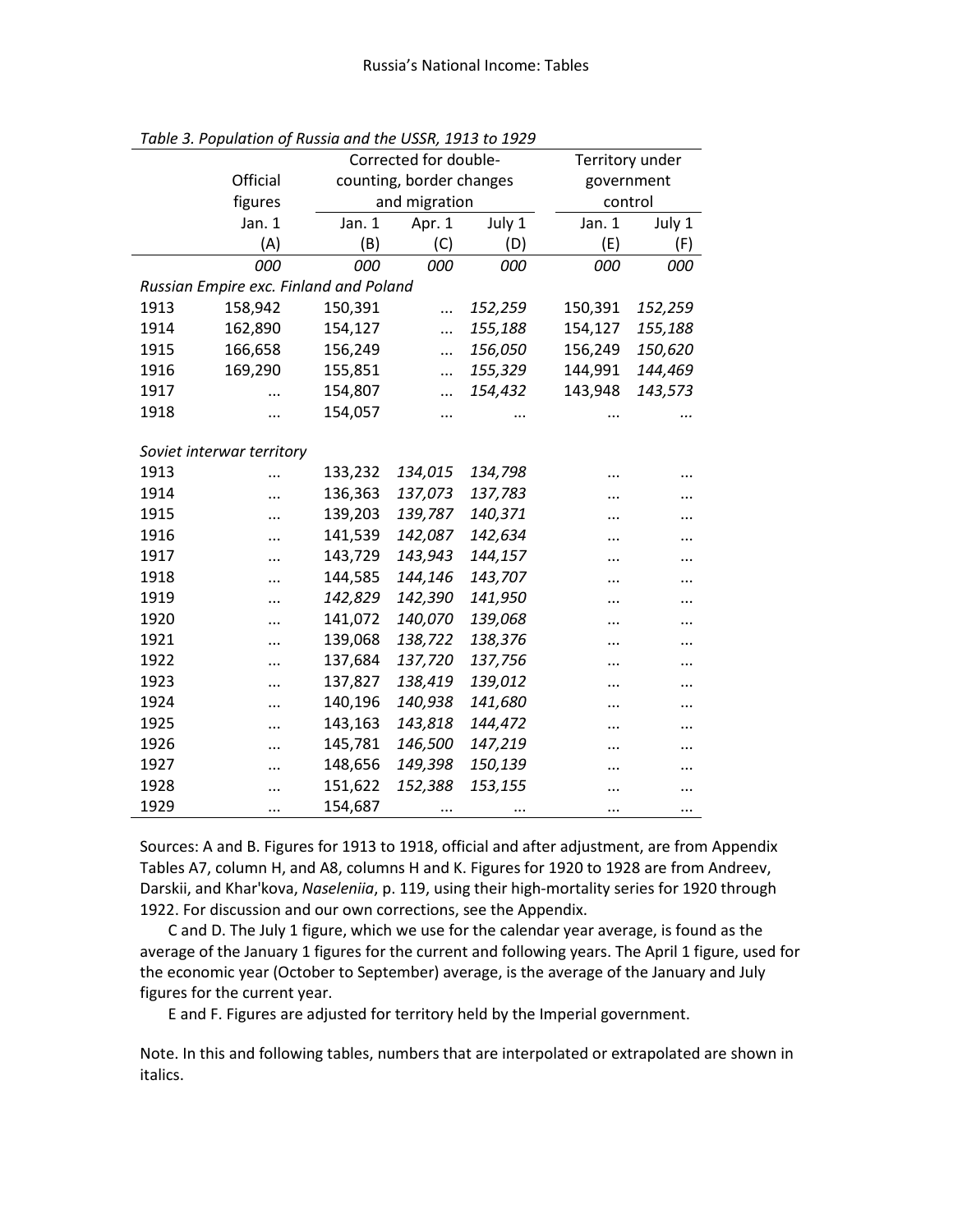|    |                                        | '000      |
|----|----------------------------------------|-----------|
| 1. | Net increase                           | 3,834     |
| 2. | Births, total                          | 52,156    |
|    | 3. Deaths, total                       | $-49,994$ |
|    | Of which,                              |           |
|    | 4. Normal deaths                       | $-36,958$ |
|    | 5. Excess deaths (row 4, less 5)       | $-13,037$ |
|    | Of which,                              |           |
| 6. | Military deaths, 1914 to 1917          | $-1,626$  |
|    | 7. Other excess deaths (row 6, less 7) | $-11,411$ |
| 8. | Net migration                          | 1,672     |

*Table 4. Population changes: Soviet interwar territory, Jan. 1, 1914, to Dec. 31, 1923*

Source: Appendix Table A9. For discussion of our estimation procedure see the Appefndix. Net migration is calculated as the residual.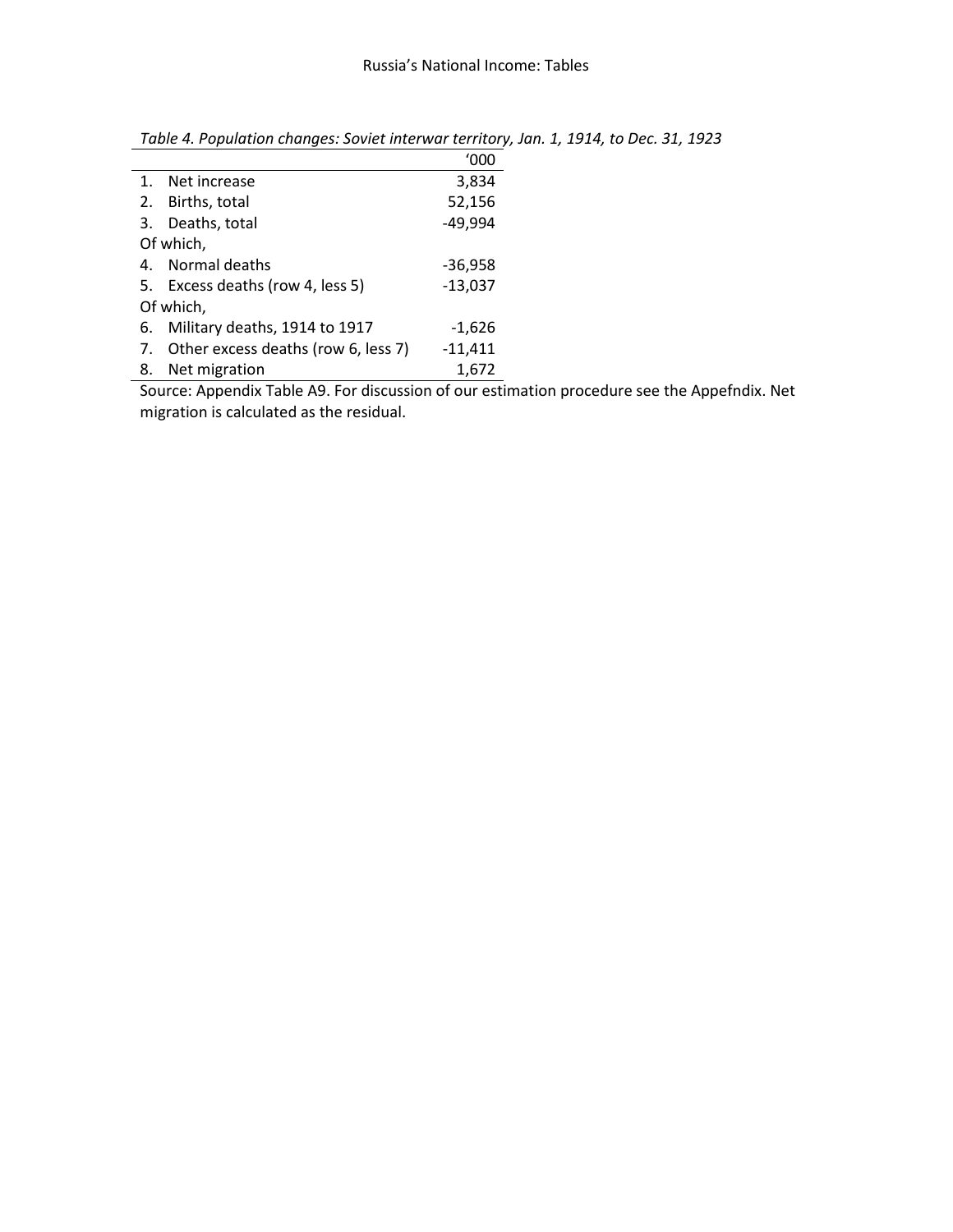|                                                                   |             | Industry    |             |              |           |                |                   |        |                 |
|-------------------------------------------------------------------|-------------|-------------|-------------|--------------|-----------|----------------|-------------------|--------|-----------------|
|                                                                   | Agriculture | Large-scale | Small-scale | Construction | Transport | Other Civilian | Military Services | Total  | Percent of 1913 |
| Russian Empire exc. Finland and Poland                            |             |             |             |              |           |                |                   |        |                 |
| 1913                                                              | 8,288       | 2,793       | 1,212       | 956          | 972       | 4,263          | 243               | 18,727 | 100.0%          |
| 1914                                                              | 7,643       | 2,969       | 1,188       | 971          | 1,033     | 4,138          | 410               | 18,352 | 98.0%           |
| 1915                                                              | 7,795       | 3,099       | 950         | 714          | 1,243     | 4,137          | 1,095             | 19,034 | 101.6%          |
| 1916                                                              | 6,709       | 2,631       | 1,069       | 557          | 1,329     | 3,686          | 1,553             | 17,535 | 93.6%           |
| 1917                                                              | 6,575       | 2,046       | 950         | 400          | 776       | 3,222          | 1,362             | 15,331 | 81.9%           |
| 1918                                                              | 5,128       | 876         | 891         | 137          |           | $, \ldots$     |                   |        |                 |
| 1919                                                              | 4,464       | 463         | 594         | 104          | $\cdots$  |                |                   |        |                 |
|                                                                   |             |             |             |              |           |                |                   |        |                 |
| Russian Empire (exc. Finland and Poland) under government control |             |             |             |              |           |                |                   |        |                 |
| 1913                                                              | 8,288       | 2,793       | 1,212       | 956          | 972       | 4,263          | 243               | 18,727 | 100.0%          |
| 1914                                                              | 7,643       | 2,969       | 1,188       | 971          | 1,033     | 4,138          | 410               | 18,352 | 98.0%           |
| 1915                                                              | 7,301       | 3,099       | 950         | 714          | 1,243     | 3,989          | 1,095             | 18,392 | 98.2%           |
| 1916                                                              | 6,198       | 2,631       | 1,069       | 557          | 1,329     | 3,533          | 1,553             | 16,870 | 90.1%           |
| 1917                                                              | 6,054       | 2,046       | 950         | 400          | 776       | 3,065          | 1,362             | 14,653 | 78.2%           |
|                                                                   |             |             |             |              |           |                |                   |        |                 |
| Soviet interwar territory                                         |             |             |             |              |           |                |                   |        |                 |
| 1913                                                              | 7,292       | 2,408       | 981         | 878          | 833       | 3,835          | 213               | 16,439 | 100.0%          |
| 1914                                                              | 6,710       | 2,560       | 962         | 891          | 859       | 3,708          | 360               | 16,050 | 97.6%           |
| 1915                                                              | 6,931       | 2,671       | 769         | 655          | 1,088     | 3,750          | 961               | 16,825 | 102.3%          |
| 1916                                                              | 5,723       | 2,268       | 866         | 512          | 1,198     | 3,270          | 1,363             | 15,199 | 92.5%           |
| 1917                                                              | 5,838       | 1,764       | 769         | 367          | 658       | 2,908          | 1,196             | 13,500 | 82.1%           |
| 1918                                                              | 4,464       | 755         | 721         | 126          | 175       | 1,932          | 62                | 8,236  | 50.1%           |
| 1919                                                              | 3,878       | 399         | 481         | 96           | 222       | 1,571          | 372               | 7,019  | 42.7%           |
| 1920                                                              | 3,653       | 421         | 433         | 62           | 145       | 1,459          | 724               | 6,897  | 42.0%           |
| 1921                                                              | 3,282       | 384         | 481         | 60           | 178       | 1,357          | 535               | 6,277  | 38.2%           |
| 1922                                                              | 3,927       | 533         | 529         | 113          | 229       | 1,650          | 273               | 7,254  | 44.1%           |
| 1922/23                                                           | 4,527       | 746         | 577         | 178          | 298       | 1,958          | 121               | 8,406  | 51.1%           |
| 1923/24                                                           | 5,891       | 973         | 702         | 242          | 396       | 2,539          | 97                | 10,839 | 65.9%           |
| 1924/25                                                           | 7,236       | 1,509       | 813         | 401          | 521       | 3,243          | 97                | 13,819 | 84.1%           |
| 1925/26                                                           | 7,613       | 2,152       | 894         | 614          | 728       | 3,715          | 97                | 15,812 | 96.2%           |
| 1926/27                                                           | 7,756       | 2,442       | 981         | 744          | 824       | 3,945          | 97                | 16,788 | 102.1%          |
| 1927/28                                                           | 8,079       | 2,852       | 981         | 881          | 887       | 4,234          | 97                | 18,010 | 109.6%          |

*Table 5. Net national income of Russia and USSR: million rubles at 1913 market prices and percent*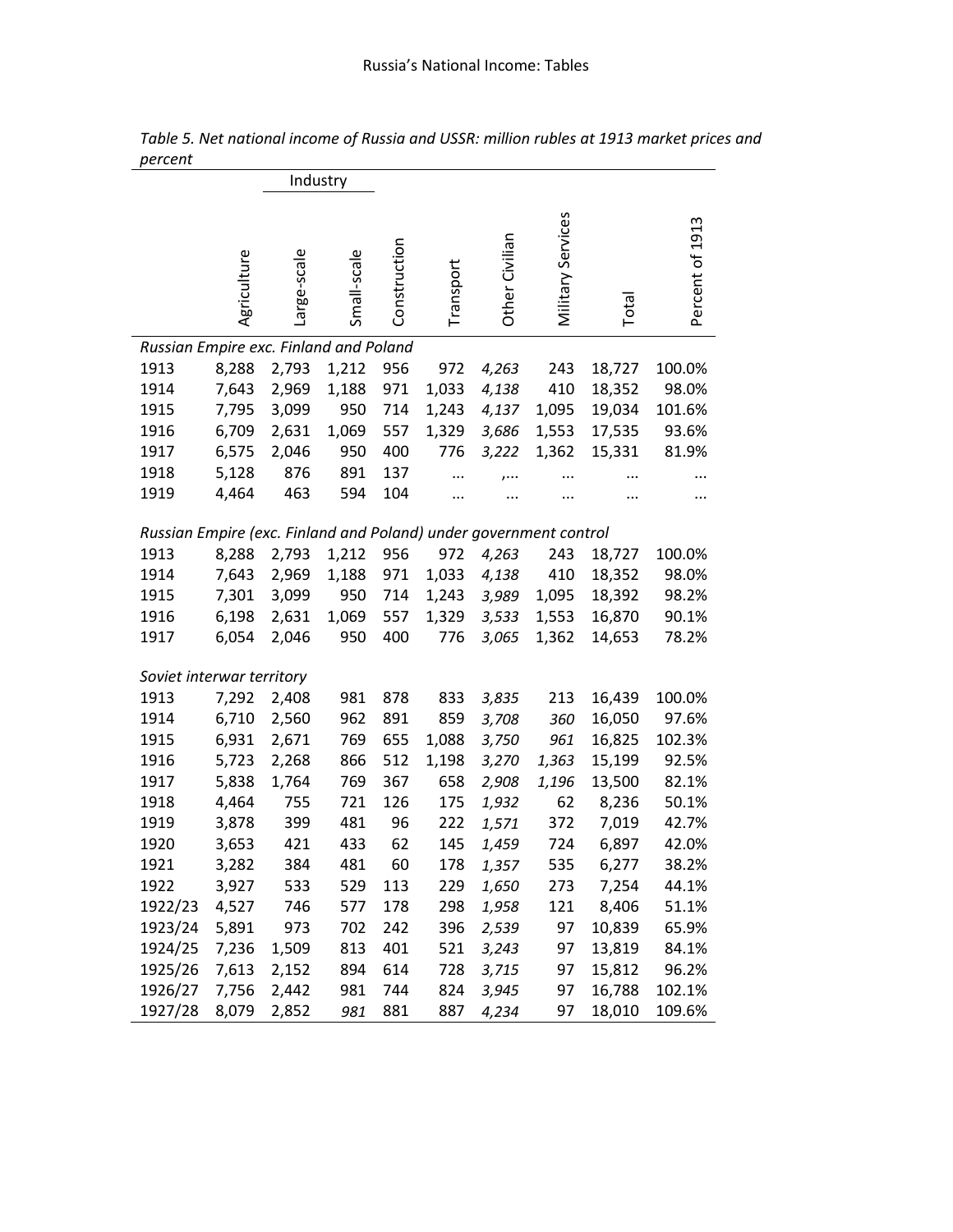### *Table 5 (continued)*

Sources. For 1913, the starting point for national income and value added by sector of origin on both Russian and Soviet territory is Appendix Table A10, but the Empire territory here includes Poland, which we deduct from national income as a whole in proportion to its population (Table 2) multiplied by the relative income coefficient of 1.0852. We assume that Poland was at least as wealthy, relative to the rest of the Empire, as all western provinces were, relative to the provinces that formed the Soviet Union. Comparing the two territories shown in Table A10, it is easily found that, in the western provinces of the empire in 1913, average incomes were 132.3 rubles, compared with 122.0 rubles on Soviet territory. Thus, average incomes of the western provinces exceeded those on Soviet territory by a factor of 1.0852.

Value added by other civilian sectors (forestry, fishing and hunting, communications, trade, and other civilian services) in 1913 is found as the residual after value added by agriculture, large and small industry, construction, transport, and military services is deducted from national income.

Figures for subsequent years are then interpolated on aggregate index numbers or other series tabulated in the Appendix as follows: agriculture, Table A11 (total); large-scale industry, Table A13 (total); small-scale industry, Table A14 (column D); construction, Table A16 (total); transport, Table A17 (rail and waterways, total); military services, Table A20 (column D). An exception is the 1927/28 figure for small industry, missing from the source; we assume that, in the deteriorating conditions of the late 1920s, small industry ceased to grow.

For years after 1913, other civilian sectors are interpolated on the sum of agriculture, large and small industry, construction, and transport.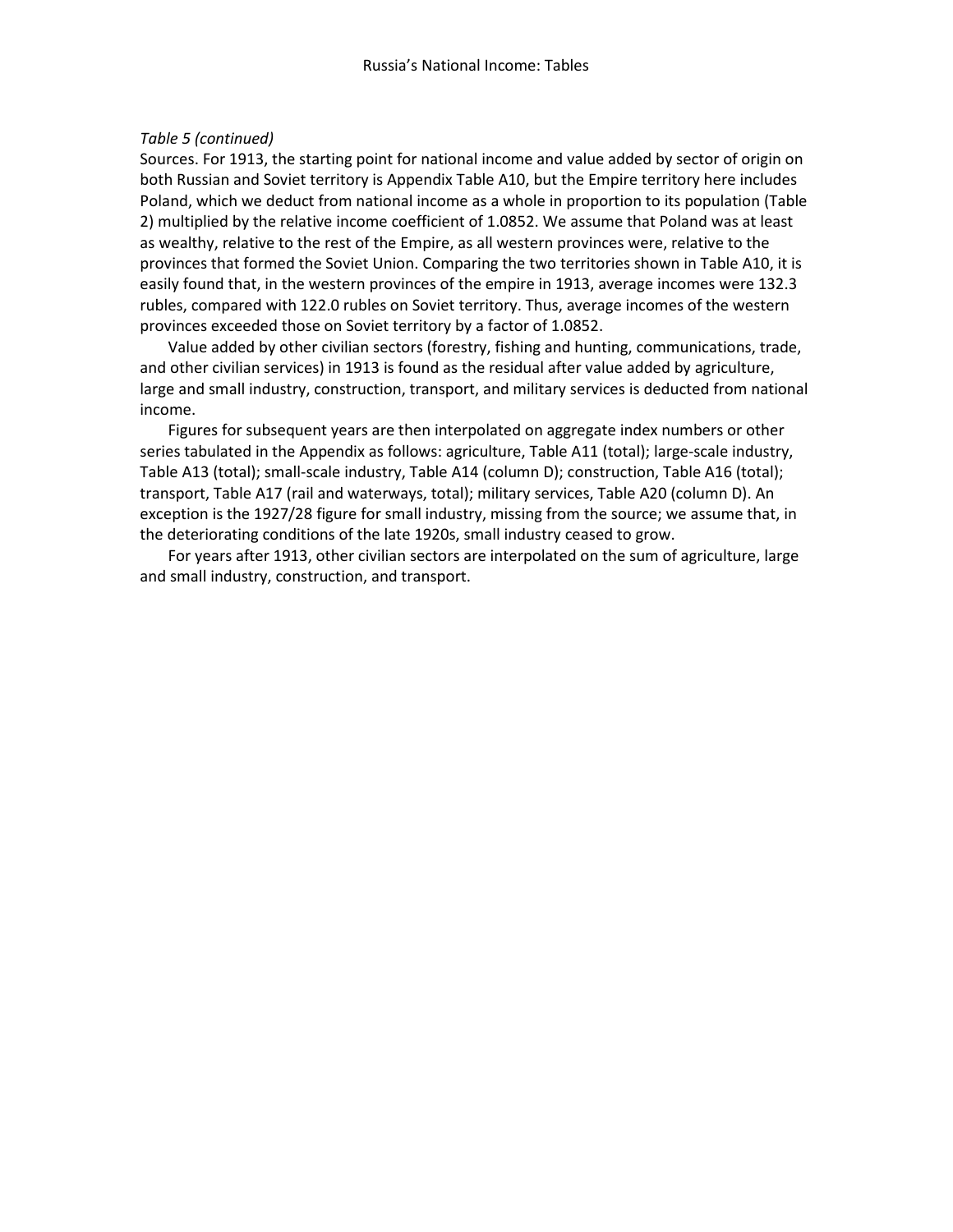|         |                           | Rubles                                 |                                                                             | Per cent of 1913 |          |            |  |
|---------|---------------------------|----------------------------------------|-----------------------------------------------------------------------------|------------------|----------|------------|--|
|         |                           | Goods                                  |                                                                             |                  | Goods    |            |  |
|         | Goods                     | and non-                               | Goods                                                                       | Goods            | and non- | Goods      |  |
|         | and                       | military                               | from agri-                                                                  | and              | military | from agri- |  |
|         | services                  | services                               | culture                                                                     | services         | services | culture    |  |
|         | (A)                       | (B)                                    | (C)                                                                         | (A)              | (B)      | (C)        |  |
|         |                           | Russian Empire exc. Finland and Poland |                                                                             |                  |          |            |  |
| 1913    | 123.0                     | 121.4                                  | 54.4                                                                        | 100.0%           | 100.0%   | 100.0%     |  |
| 1914    | 118.3                     | 115.6                                  | 49.3                                                                        | 96.2%            | 95.2%    | 90.5%      |  |
| 1915    | 122.0                     | 115.0                                  | 50.0                                                                        | 99.2%            | 94.7%    | 91.8%      |  |
| 1916    | 112.9                     | 102.9                                  | 43.2                                                                        | 91.8%            | 84.8%    | 79.3%      |  |
| 1917    | 99.3                      | 90.5                                   | 42.6                                                                        | 80.7%            | 74.5%    | 78.2%      |  |
|         |                           |                                        |                                                                             |                  |          |            |  |
|         |                           |                                        | Russian Empire territory (exc. Finland and Poland) under government control |                  |          |            |  |
| 1913    | 123.0                     | 121.4                                  | 54.4                                                                        | 100.0%           | 100.0%   | 100.0%     |  |
| 1914    | 118.3                     | 115.6                                  | 49.3                                                                        | 96.2%            | 95.2%    | 90.5%      |  |
| 1915    | 122.1                     | 114.8                                  | 48.5                                                                        | 99.3%            | 94.6%    | 89.1%      |  |
| 1916    | 116.8                     | 106.0                                  | 42.9                                                                        | 94.9%            | 87.3%    | 78.8%      |  |
| 1917    | 102.1                     | 92.6                                   | 42.2                                                                        | 83.0%            | 76.3%    | 77.5%      |  |
|         | Soviet interwar territory |                                        |                                                                             |                  |          |            |  |
| 1913    | 122.0                     | 120.4                                  | 54.1                                                                        | 100.0%           | 100.0%   | 100.0%     |  |
| 1914    | 116.5                     | 113.9                                  | 48.7                                                                        | 95.5%            | 94.6%    | 90.0%      |  |
| 1915    | 119.9                     | 113.0                                  | 49.4                                                                        | 98.3%            | 93.9%    | 91.3%      |  |
| 1916    | 106.6                     | 97.0                                   | 40.1                                                                        | 87.4%            | 80.6%    | 74.2%      |  |
| 1917    | 93.6                      | 85.4                                   | 40.5                                                                        | 76.8%            | 70.9%    | 74.9%      |  |
| 1918    | 57.3                      | 56.9                                   | 31.1                                                                        | 47.0%            | 47.2%    | 57.4%      |  |
| 1919    | 49.4                      | 46.8                                   | 27.3                                                                        | 40.5%            | 38.9%    | 50.5%      |  |
| 1920    | 49.6                      | 44.4                                   | 26.3                                                                        | 40.7%            | 36.9%    | 48.6%      |  |
| 1921    | 45.4                      | 41.5                                   | 23.7                                                                        | 37.2%            | 34.5%    | 43.8%      |  |
| 1922    | 52.7                      | 50.7                                   | 28.5                                                                        | 43.2%            | 42.1%    | 52.7%      |  |
| 1922/23 | 60.7                      | 59.9                                   | 32.7                                                                        | 49.8%            | 49.7%    | 60.5%      |  |
| 1923/24 | 76.9                      | 76.2                                   | 41.8                                                                        | 63.1%            | 63.3%    | 77.3%      |  |
| 1924/25 | 96.1                      | 95.4                                   | 50.3                                                                        | 78.8%            | 79.3%    | 93.0%      |  |
| 1925/26 | 107.9                     | 107.3                                  | 52.0                                                                        | 88.5%            | 89.1%    | 96.1%      |  |
| 1926/27 | 112.4                     | 111.7                                  | 51.9                                                                        | 92.1%            | 92.8%    | 96.0%      |  |
| 1927/28 | 118.2                     | 117.5                                  | 53.0                                                                        | 96.9%            | 97.7%    | 98.0%      |  |

*Table 6. Net national income of Russia and USSR per head: rubles at 1913 market prices and percent*

Sources. Population: for calendar years, the July 1 figure given in Table 2 and for economic years the April 1 figure. National income: Table 5. Income per head: national income, divided by population.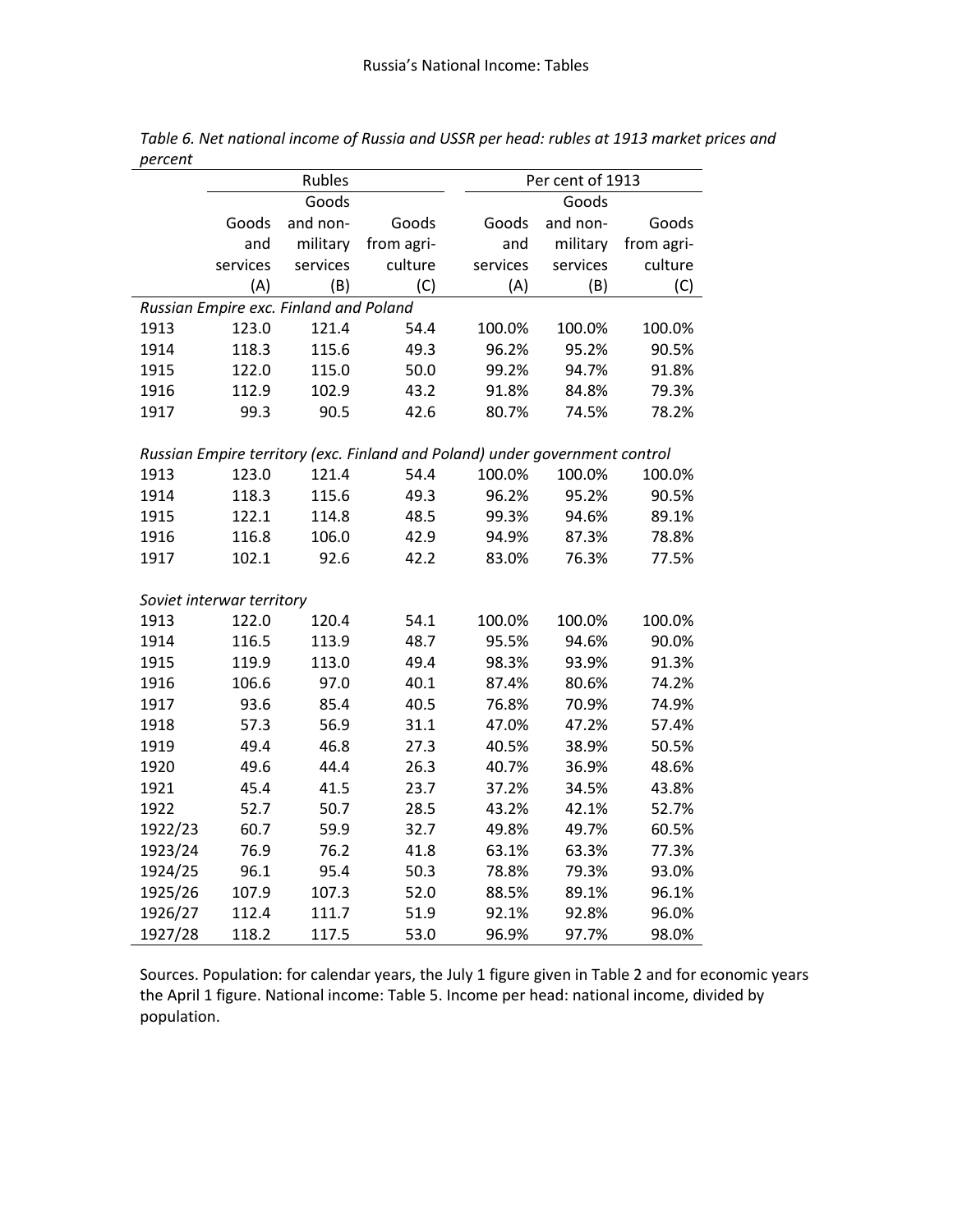|                        |          | Decline over    |             |             |                  |               |
|------------------------|----------|-----------------|-------------|-------------|------------------|---------------|
|                        |          | period, percent |             |             | Premature deaths |               |
|                        |          | Personal        |             |             | Per cent         |               |
|                        | Total    | con-            |             |             | of initial       |               |
|                        | national | sumption        |             |             | popul-           |               |
|                        | income   | per head        | Years       | Million     | ation            | Years         |
| World War I-Civil War  | $-62%$   | -56%            | $(1913-21)$ | 13.0        | 8.4%             | $(1914-23)$   |
| Great Breakthrough     | 1%       | $-14%$          | $(1930-32)$ | 6.0         | 3.8%             | $(1932 - 34)$ |
| <b>Great Terror-</b>   |          |                 |             |             |                  |               |
| World War II           | $-21%$   | -44%            | $(1937-42)$ | 28.6        | 15.1%            | $(1937-47)$   |
| Post-Soviet transition | $-38%$   | -38%            | (1990-94)   | $0.1 - 3.8$ | $0.1 - 2.6%$     | $(1991-98)$   |

### *Table 7. Russian and Soviet economic and demographic losses in four crises*

Sources.

*Economic losses*

1913-1921: Table 6 (national income per head at 1913 prices and, for the change in consumption, national income per head from agriculture.

1930-1932: National income per head at 1990 "international" dollars is by Angus Maddison at http://www.ggdc.net/maddison. Consumption per head is from Allen, *Farm to Factory*, p. 147).

1937-1943: Total real GDP, percent of 1937, is given by Harrison, *Accounting*, p. 93) for government-controlled territory only, which was enlarged by annexations in 1939/40 and then reduced (by much more) by invasion and occupation in 1941 and 1942. Household consumption combines the decline estimated for 1937 to 1940 by Bergson, *Real National Income*, p. 252 with that estimated for 1940 to 1943 by Harrison, *Accounting*, p. 104, both at 1937 prices. The wartime low point for household consumption was most likely 1942, but we have no population figure for that year, so we use 1943 instead.

1990-1994: National income per head at 1990 "international" dollars is by Maddison at http://www.ggdc.net/maddison/. Consumption change is for "average money incomes" deflated by consumer prices in Russian Federation, *Rossiiskii statisticheskii ezhegodnik* (1995), p. 77.

## *Demographic losses*

1914-1923: For sources and methods, see the Appendix and Table A9.

1932-1934: The mid-point of the 5.5 to 6.5 million range given by Davies and Wheatcroft, *Years of Hunger*, p. 401.

1937-1947: The official figure for excess war deaths in 1941 to 1945 is now 26.6 million (Andreev, Darskii, and Khar'kova, "Otsenka"). Ellman and Maksudov, "Soviet Deaths," have pointed out that this may (or more likely may not) include roughly 2.7 million wartime emigrants. To the 26.6 million we add 950,000 as a lower limit on deaths in the Great Terror of 1937/38 (Ellman, "Soviet Repression Statistics," p. 1154), plus one million for the lower limit on deaths from famine in 1946/47 (Ellman, "1947 Soviet Famine," p. 616).

1990-1998: Our lower limit is the 100,000 violent deaths in regional wars and ethnic conflicts, cited by Ellman, "Social Costs." The upper limit is found by adding 3.7 million excess deaths attributed to transitional reforms by UNICEF, *Desiat' let*, p. 51. We motivate the upper and lower limits further as follows. As is well known, the Russian transition was associated with a significant spike in male mortality. In a pessimistic overview, Ellman, "Social Costs," associates the excess mortality and morbidity with transition policies. Stuckler, King, and McKee, "Mass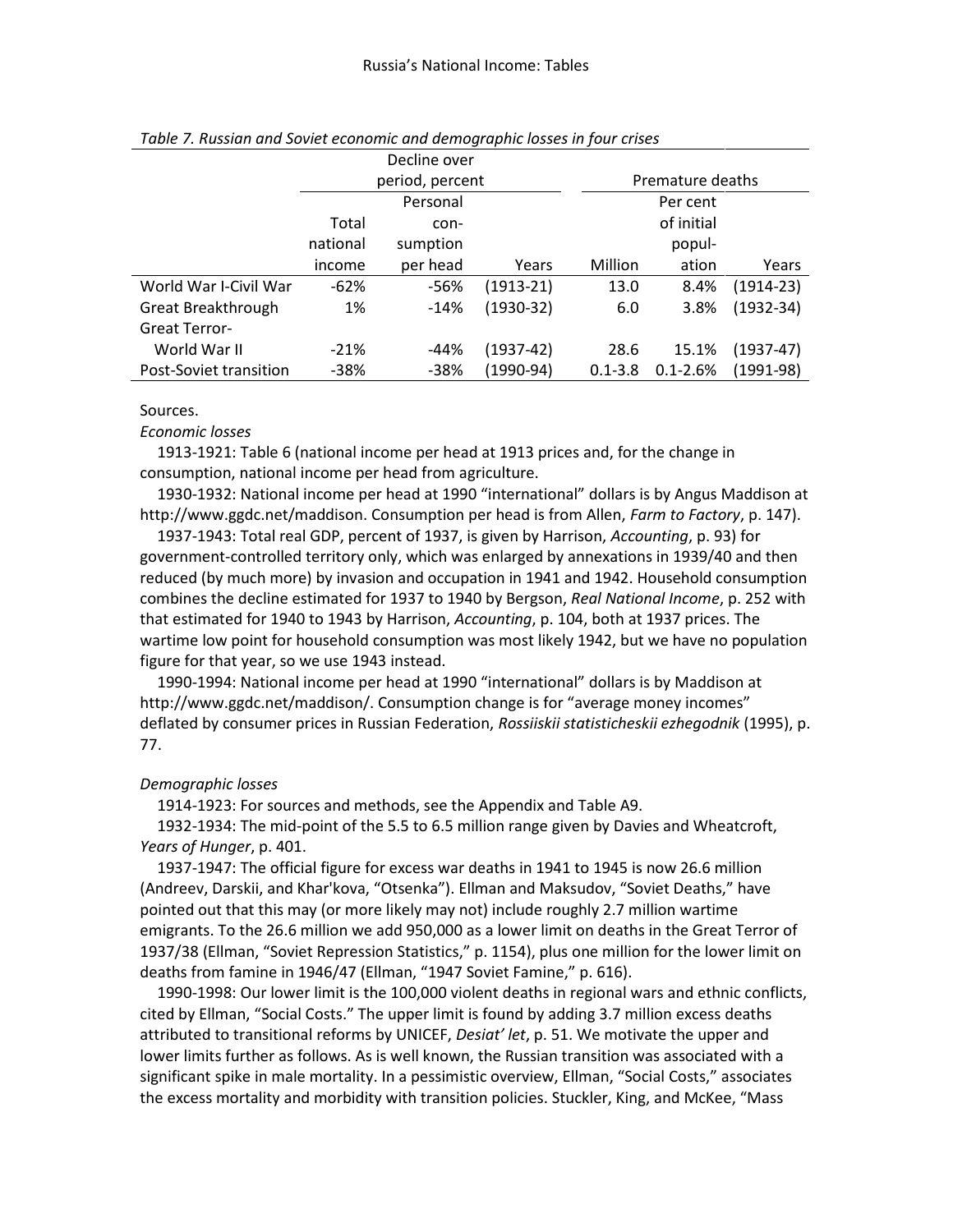privatization," specifically attribute the increase in male mortality to mass privatization and the associated actual or expected unemployment. A potentially confounding factor is that male life expectancy in the Soviet Union was on a steadily downward trend from the 1960s, but this trend was temporarily reversed in the mid-1980s by higher alcohol prices and supply restrictions. On this basis, male mortality on the eve of transition was abnormally low and could have been expected to rebound (Demoscope, "Smertnost'"). Brainerd and Cutler, "Autopsy," find that the relative cheapening of alcohol under transition explains up to a quarter of the increased mortality of the period. Earle, "Mass Privatisation," Earle and Gehlbach, "Did Mass Privatisation?," Gerry, Mickiewicz, and Nikoloski, "Did Mass Privatisation?" and Brown, Earle, and Telegdy, "Employment," have challenged the link from transition to mortality in other ways, including the specific channel from privatization to mortality via unemployment. For their reply, see Stuckler, King, and McKee, "Did Mass Privatisation?"

In this crisis, unlike others, Russia received substantial net immigration of more than 13 millions by the year 2000, including many from the "near abroad" (UN, *International Migration Report*, p. 3).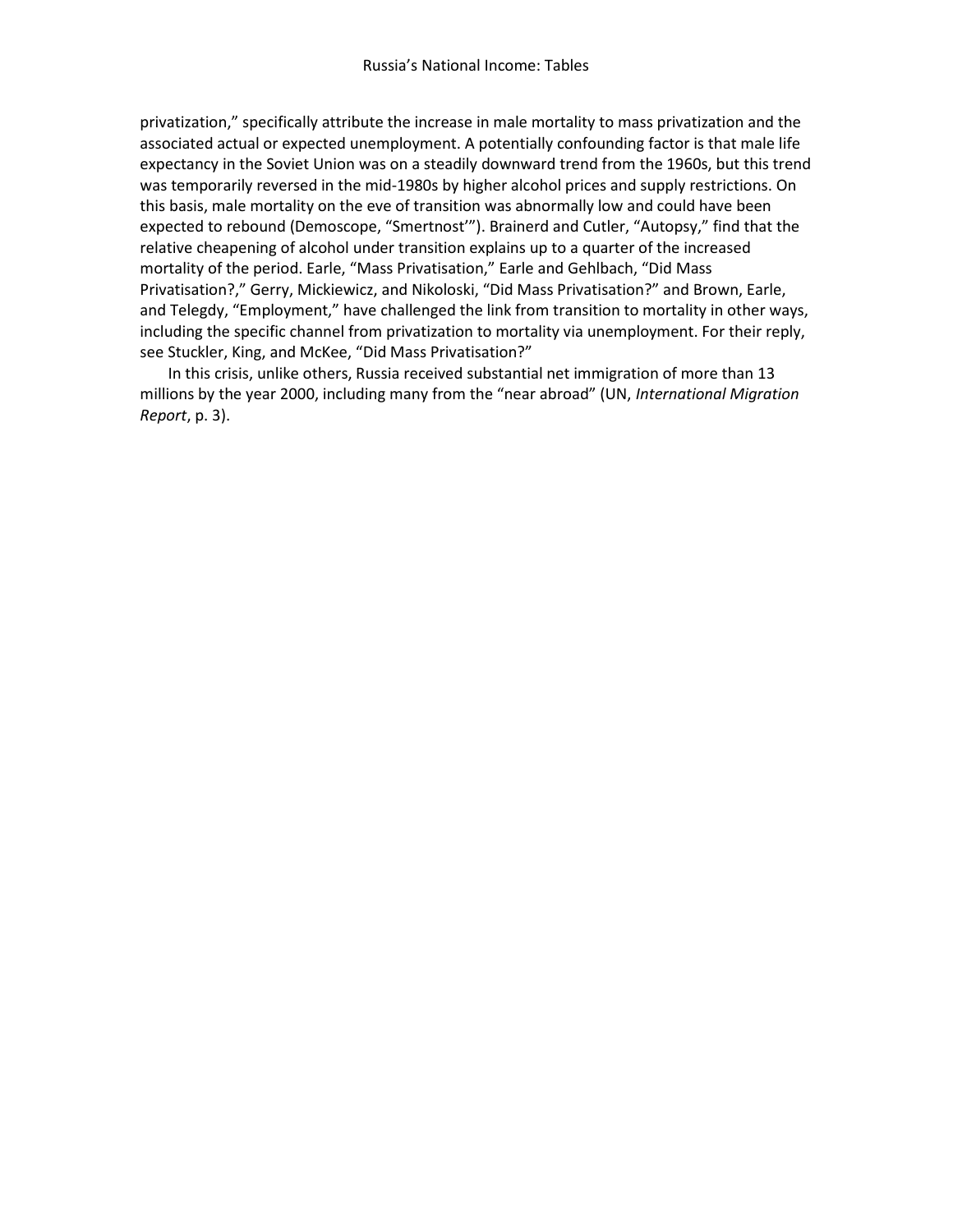



Source. Tables 1 and 5 and Appendix Tables A3, A5, and A39.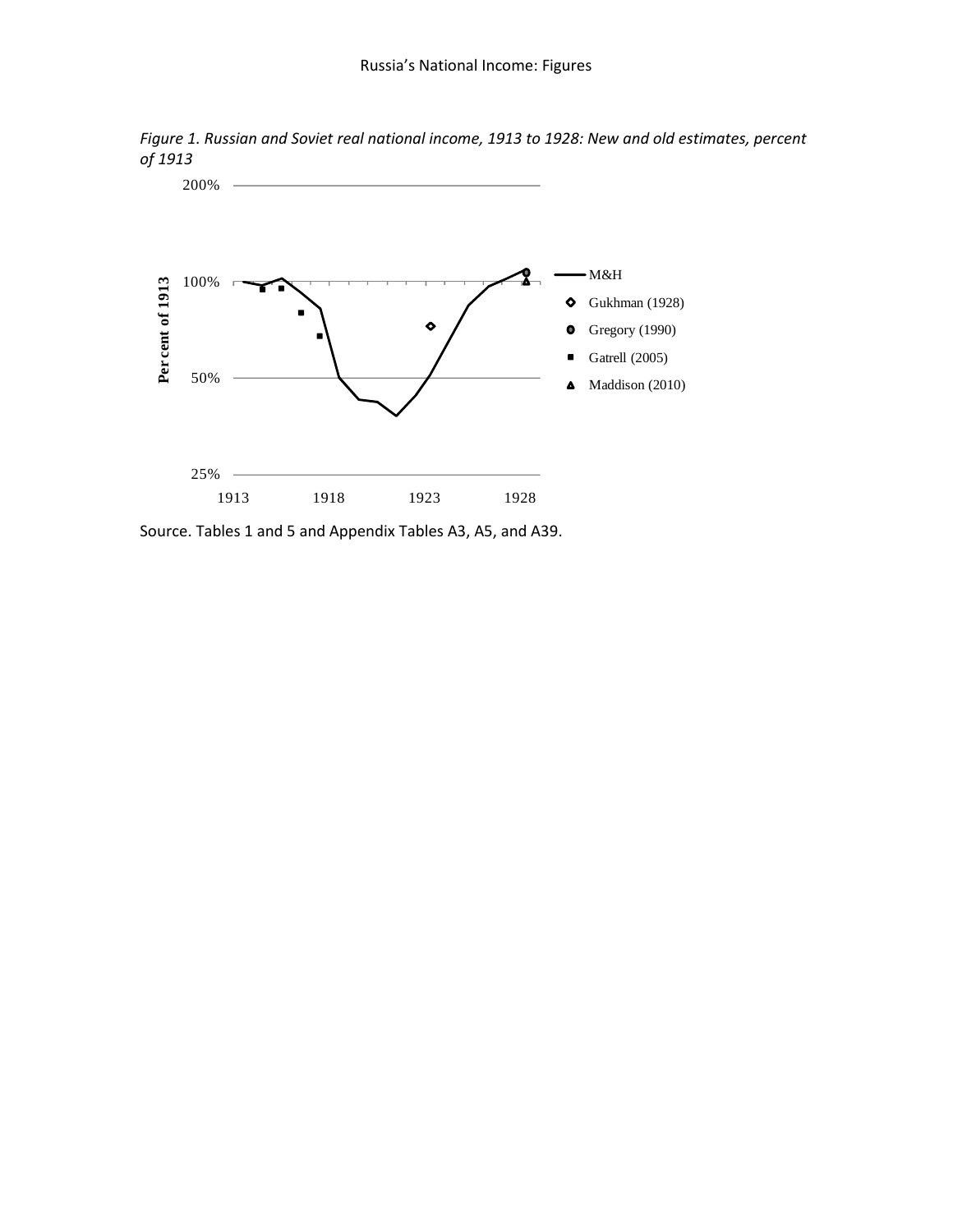



Source. Table 5 and Appendix Tables A1 and A4.

200%

 $\overline{\phantom{a}}$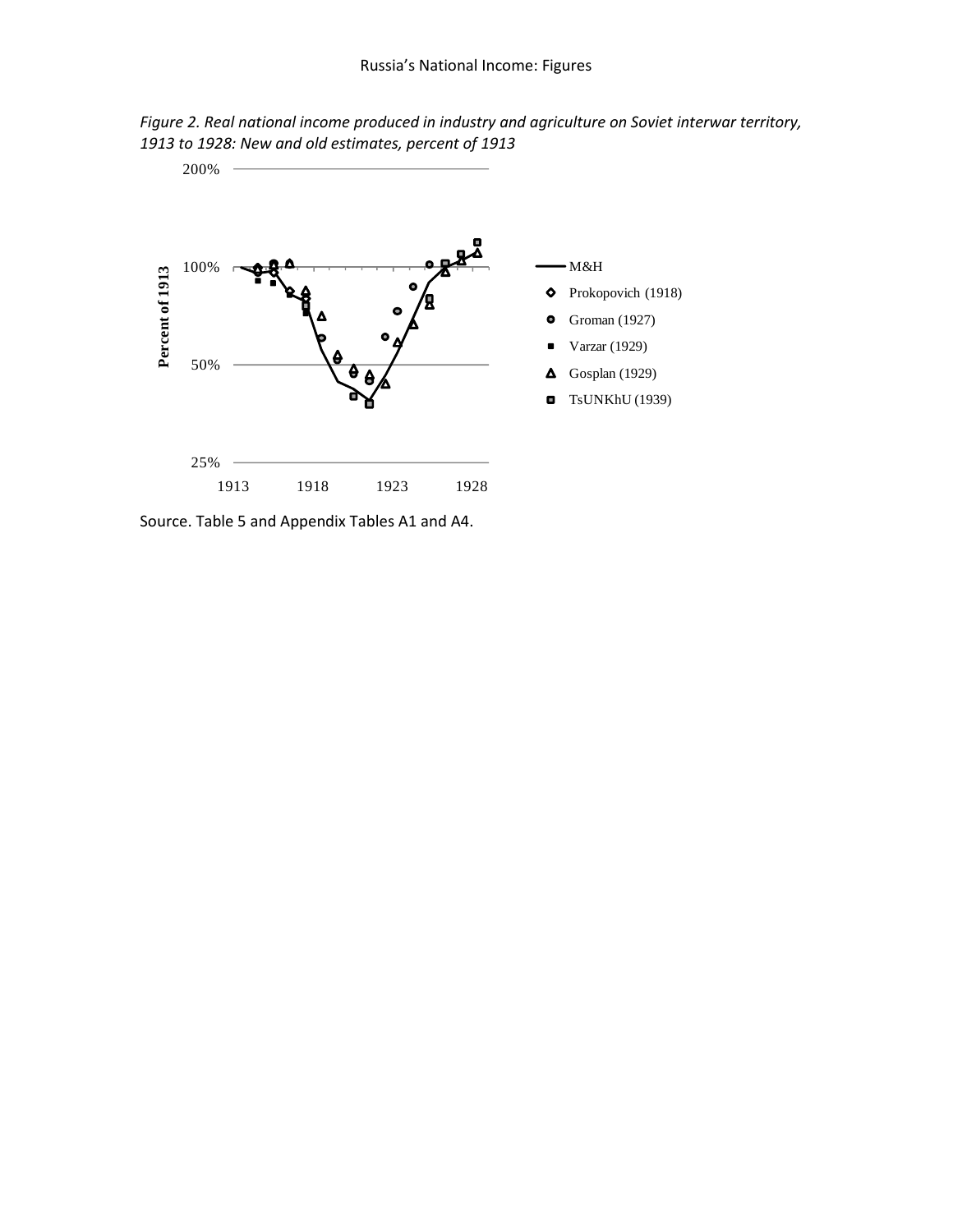

*Figure 3. Real national income and consumption per head, 1913 to 1927/28: Soviet territory and various measures in rubles and 1913 prices*

Source. Table 6.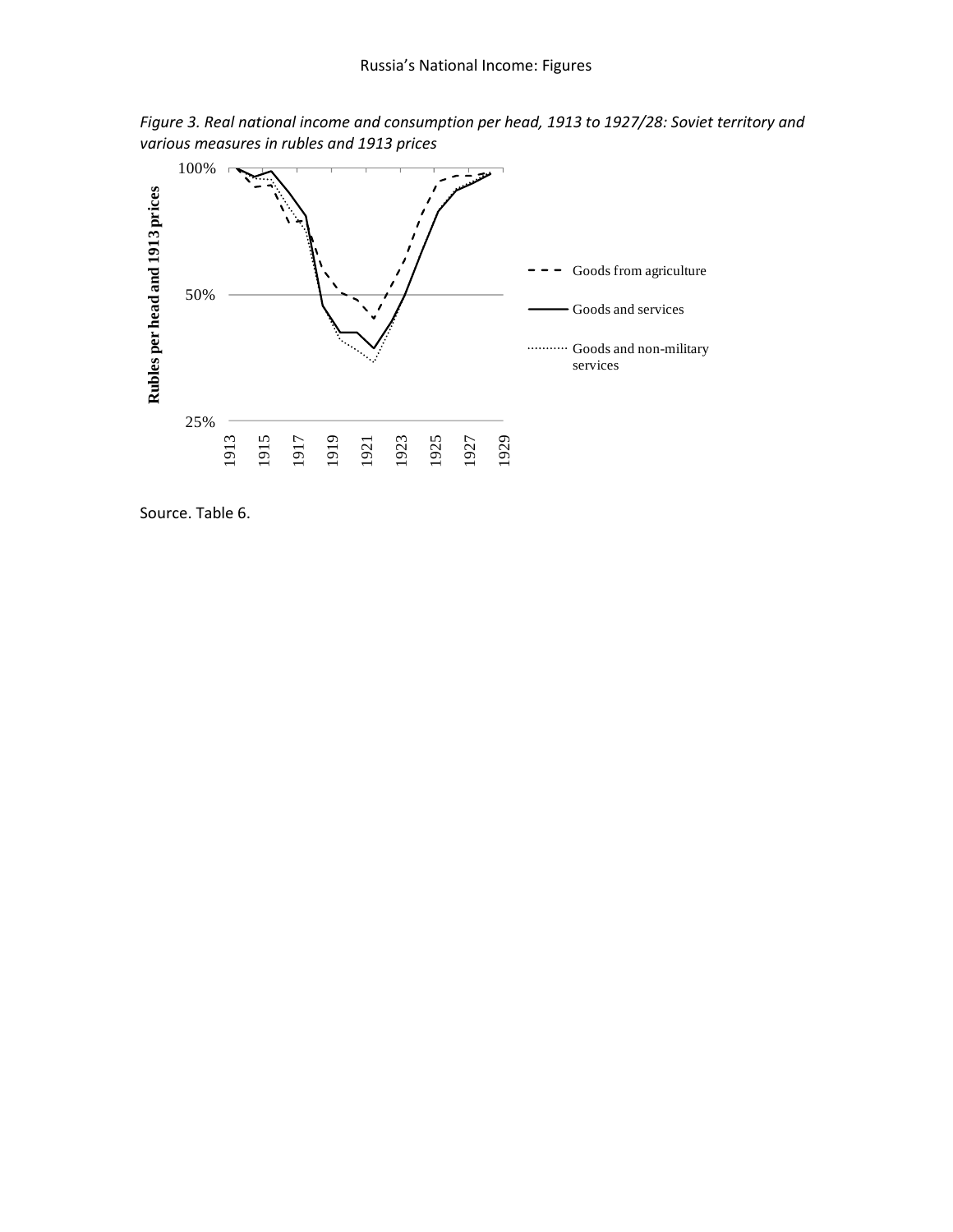

*Figure 4. Real national income per head, 1913 to 1927/28: year-on-year percent change on Soviet territory and at 1913 prices*

Source: calculated from Table 6, col. A.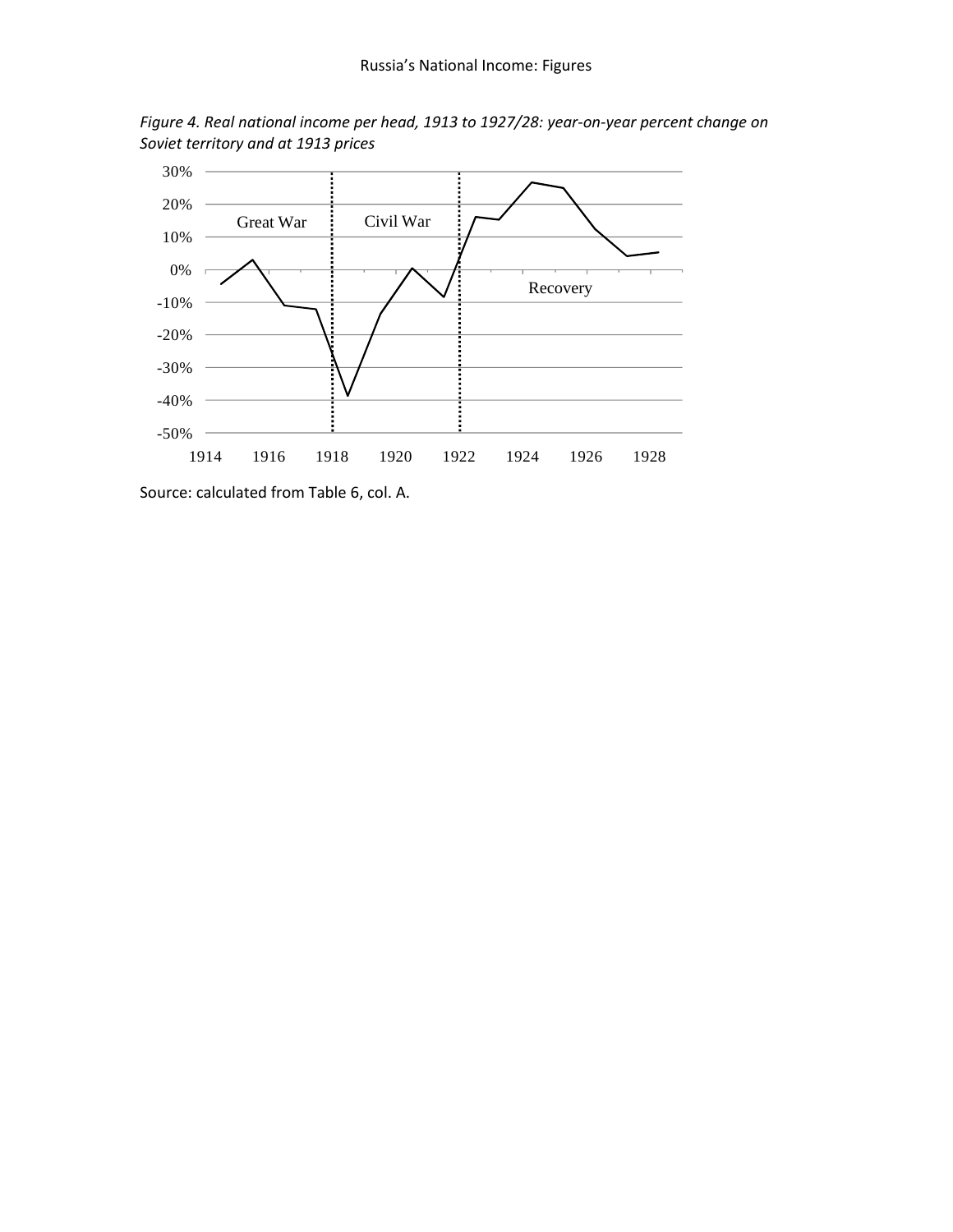

*Figure 5. Wartime mobilization: The GDPs of selected Eurasian countries in 1917, percent of 1913*

Source. Appendix Table A37.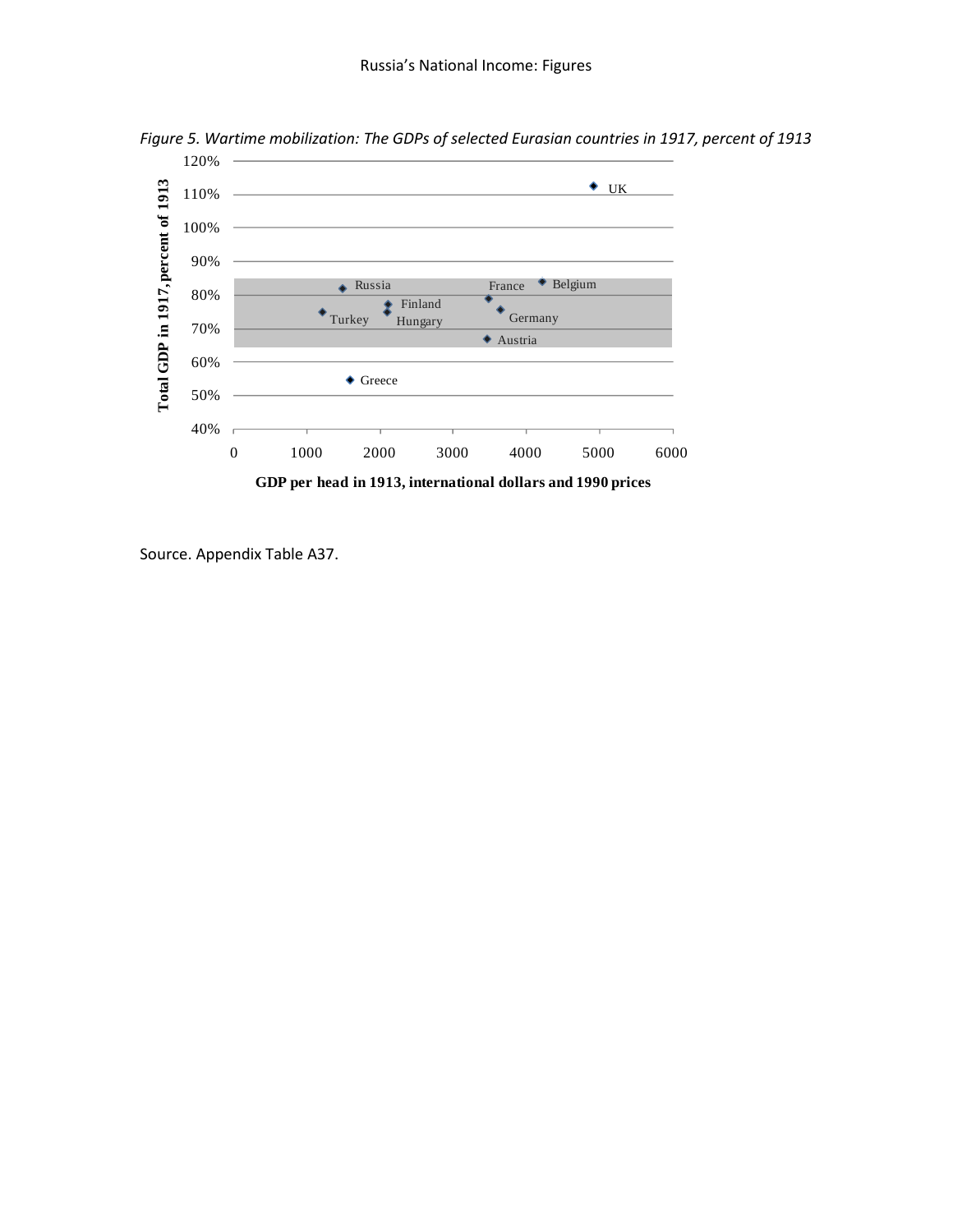

*Figure 6. Postwar recovery: The GDPs of selected Eurasian countries in 1928, percent of 1913*

Source. Appendix Table A37.